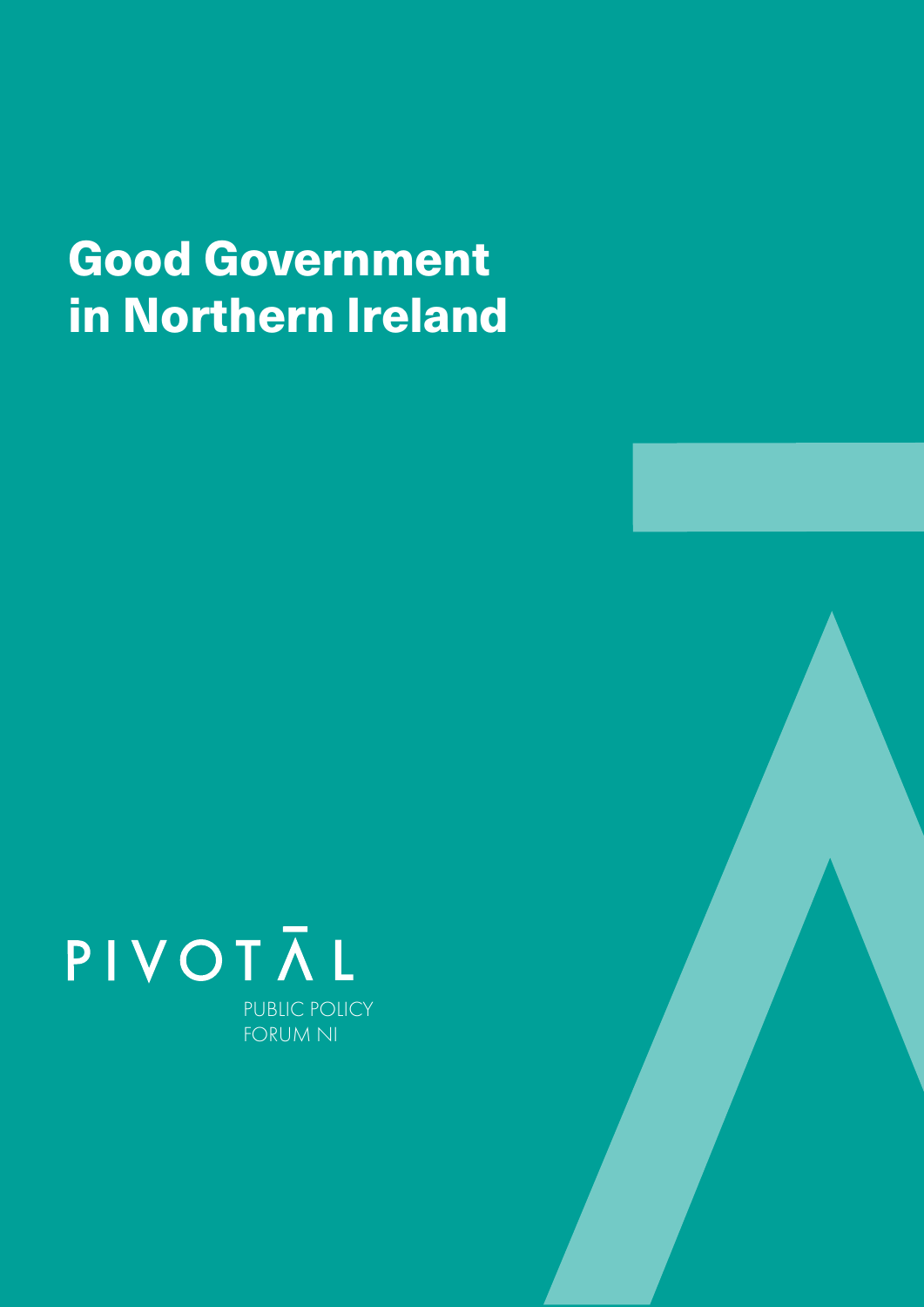# **Index**

- *02* **Executive summary**
- *08* **Introduction**
- *09* **Stormont's record**
- *11* **Areas for improvement**
- *15* **Doing things better**
- *19* **New Decade, New Approach**
- *22* **Ten areas for action**

Pivotal is grateful to Founder and Trustee Alan Whysall for his work on this report.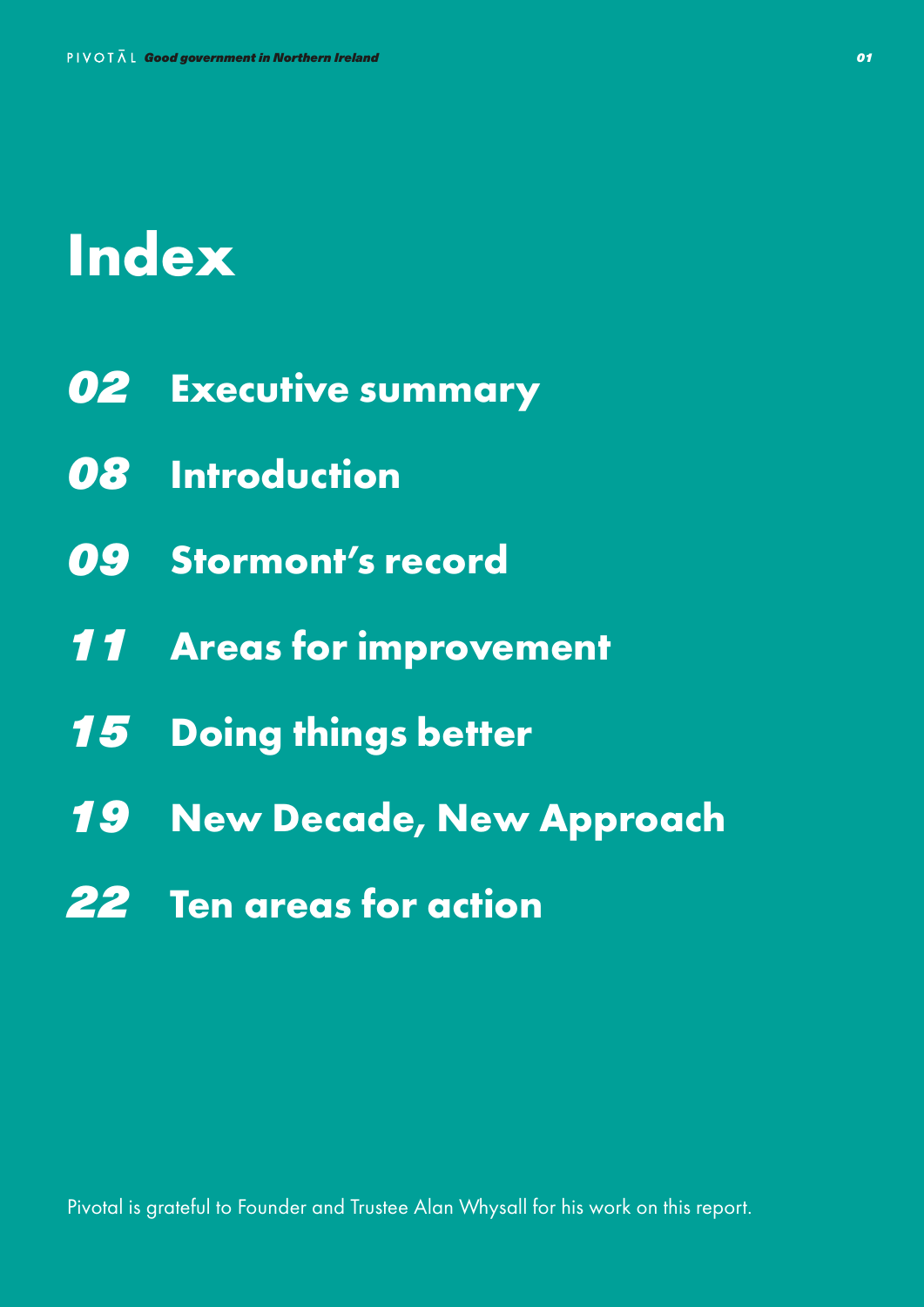## **Executive summary**

Northern Ireland has a government again. This is cause for hope. *New Decade New Approach* (NDNA) sets out an ambitious agenda for the Northern Ireland Executive. However, these commitments will not work without a change of culture at Stormont.

Northern Ireland has a government again. This is cause for hope. *New Decade New Approach* (NDNA) sets out an ambitious agenda for the Northern Ireland Executive. However, these commitments will not work without a change of culture at Stormont.

These are early days, but a determination to pursue constructive politics is apparent – in line with what the public clearly wants. NDNA is explicit in its ambitions to address issues in health, education and infrastructure that have been growing concerns for years. The scale of the ambition is welcome. However, tackling the problems facing Northern Ireland will be extremely tough. A government that functions properly will be essential.

This paper looks back at how past Executives have governed Northern Ireland, and considers what this means for the new Executive. It concludes that serious change is needed in how the Executive works if the commitments in NDNA are to be delivered.

### **The effectiveness of past governments**

Past Executives did important work. The existence of any government at all was a major achievement given what went before, and subsequent successes include high levels of foreign direct investment, the flourishing of sectors like tourism, cybersecurity and film, and mitigations against some elements of welfare reform.

The main focus of the Good Friday Agreement was on creating a political structure that bridged community divisions and got opposing groups to work together. That first step was essential but, in many ways since, Stormont's policy work has fallen short.

Northern Ireland's economy is weak, the health and social care system is crumbling, community divisions remain, and little has been done to tackle climate change. All these issues pre-date the recent three years of governmental hiatus.

Previous Executives avoided difficult decisions. Long-term thinking was scarce. Many policy areas saw plans and strategies that fell down during implementation. Challenges were met with a lack of collective ownership, with ministers and civil servants often working in silos.

These shortcomings took place in a political culture that often put policy on the sidelines. Issues like improving economic performance, educational inequalities and infrastructure were rarely the main focus of public discourse.

The Executive has operated with limited openness and transparency. Decision were made behind closed doors, with little effective input from outside. Some of the real decision-makers had no public accountability.

There have also, at times, been indications of serious scandal. Any such behaviour represents an enormous stain on a government and on those involved. Even the indications of scandal weaken an Executive's moral authority and ultimately its capacity to change.

Changing the way government is done will not be easy, and cannot solely be done by politicians and civil servants. The whole community – including the media, civic society, academia, business and the general public – must actively contribute to a better informed and more productive debate. Civil servants and politicians must be willing to relinquish their monopoly on public policy.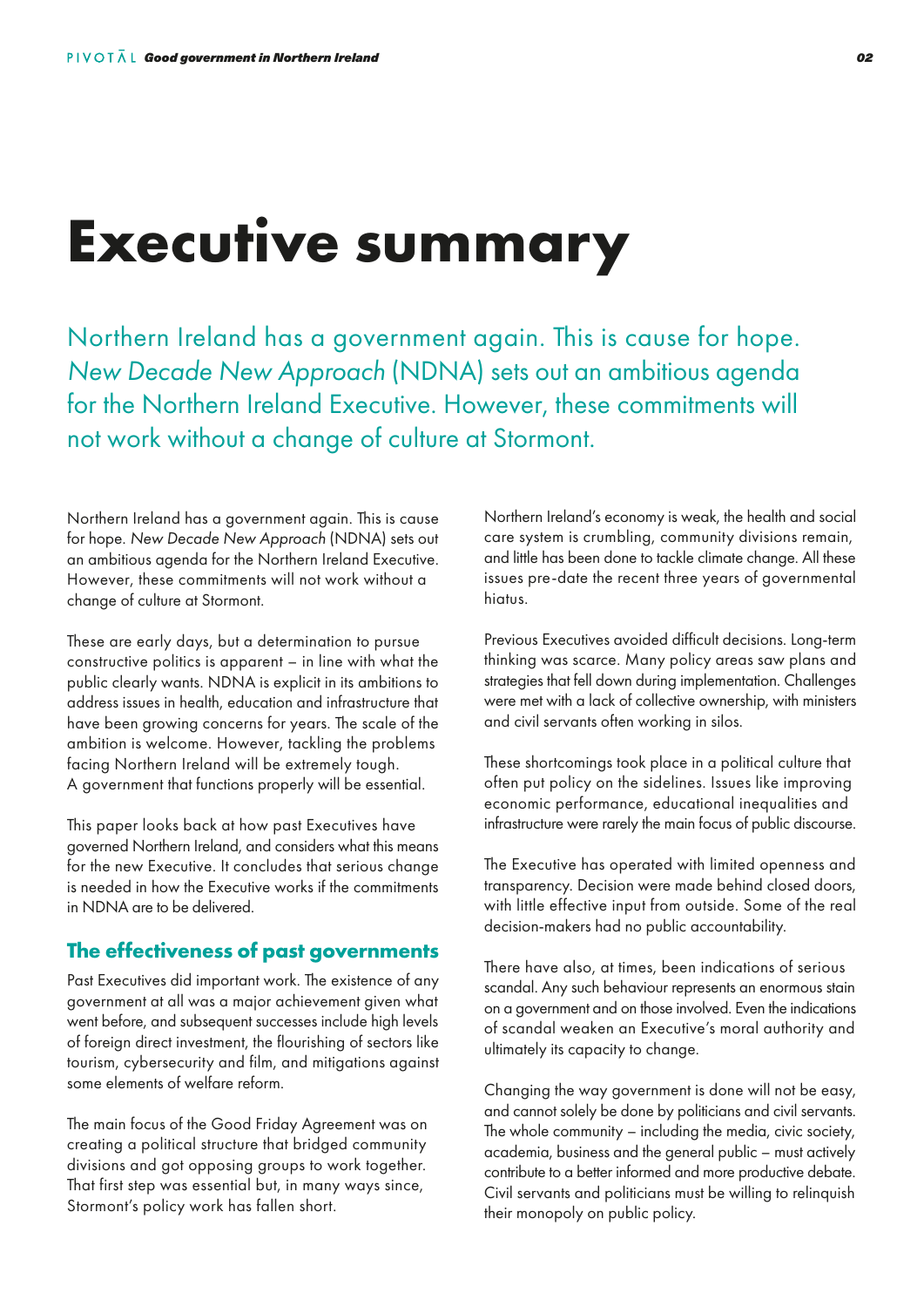## Politicians need to provide leadership, and must see beyond immediate concerns, in order to put Northern Ireland on track for the future.

Politicians need to provide leadership, and must see beyond immediate concerns, in order to put Northern Ireland on track for the future.

### **A new culture is needed**

Northern Ireland now has a chance to do better. NDNA recognises many of the issues that have hampered Stormont over the past two decades, makes commitments to deal with some of them, and offers a foundation for the future.

However, for government to work – indeed, for even NDNA to succeed – Northern Ireland needs a shift in its whole political culture. Policy matters and the performance of public services need to be prioritised. Difficult decisions lie ahead.

Demanding more money from London may be necessary in the short term, but is not a sustainable strategy – nor does it remove the need for difficult choices in policy. Politicians and civil servants must take collective ownership of local problems.

### **The governmental shortcomings identified in this paper fit under three themes:**

**Purpose and vision** – the Executive is built without a pre-existing sense of purpose, given its political make-up. This lack of unity is compounded by the fact departments are funded in silos. This must change.

The Executive is collectively responsible for overseeing policy and the way it operates should reflect this. Politicians from different parties who are in government together need to commit to proper cooperation as part of a unified Executive. The Programme for Government framework could help

achieve this greater sense of common purpose, if implemented properly - with an appropriate set of outcomes and measures, and effective external engagement.

**Competence** – government relies on the Executive, Assembly and civil service performing their respective roles effectively. Serious doubts have been raised about their competence, such as in the case of RHI.

The public has a right to expect a government that works in their best interests. All parts of government must now demonstrate their competence.

Civil servants must feel able to speak up in the interests of the public. The Assembly has to show it is capable of scrutinising the work of the Executive. Expert external advice should be welcomed.

**Good standards** – various scandals, such as RHI, have raised questions about ethical standards at Stormont. They include accusations people acted for personal or party gain, and that politicians directed money or other benefits to favoured organisations.

Decisions have been made without transparency. Codes of conduct have apparently been breached without consequence.

Stormont's rules and procedures should be reviewed – but this means nothing without enforcement. In particular, Special Advisors should no longer wield power without accountability.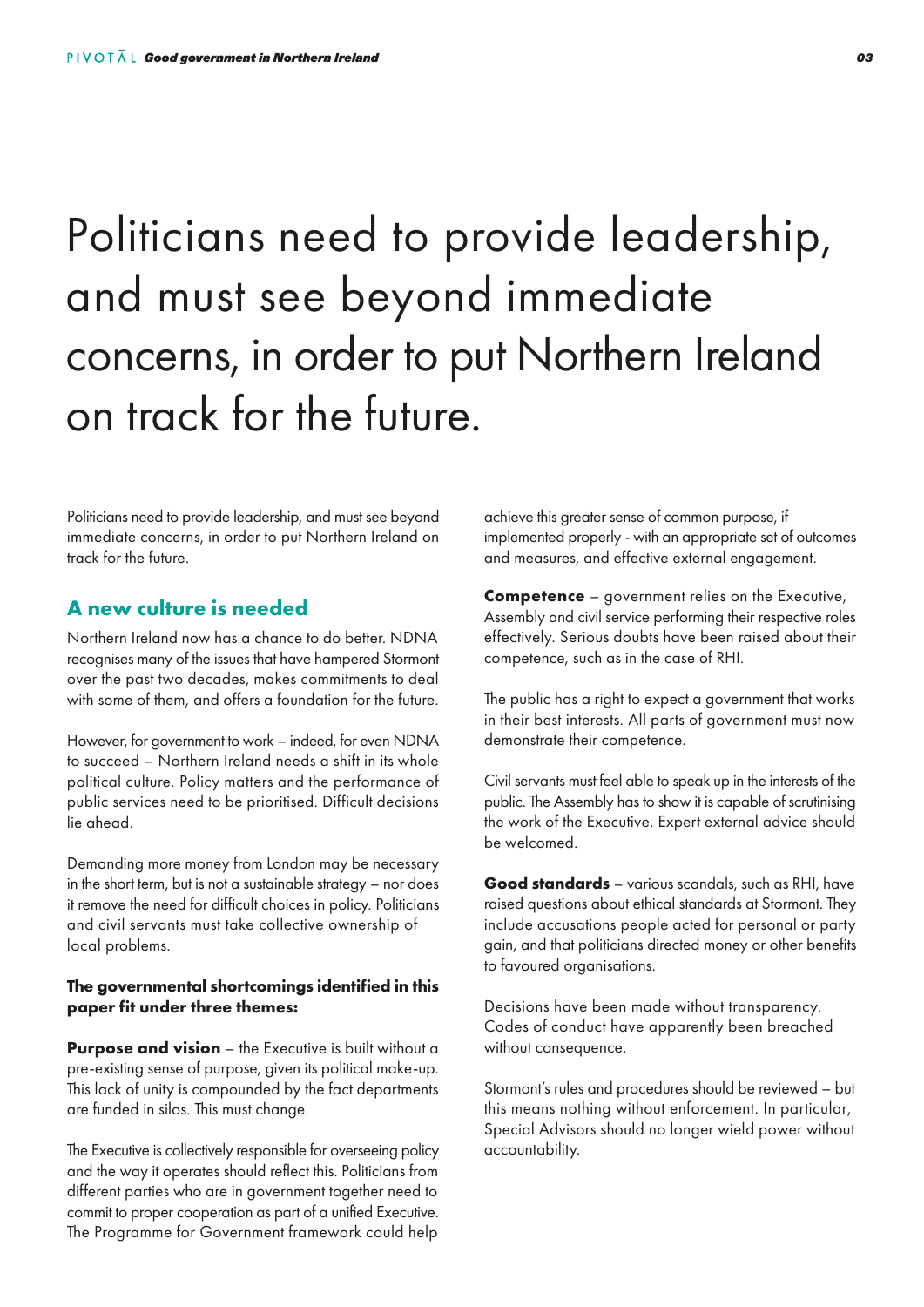

### **New Decade, New Approach**

*New Decade, New Approach* includes a number of commitments that address the economic, social and public service problems facing Northern Ireland, and which will form part of a new Programme for Government.

Its focus on mental health, climate change, infrastructure, and reform of health and social care is welcome. It has the potential to bring substantial and much-needed change, if it is delivered well.

However, the commitments leave much to be filled in. They are often unspecific or require further work, such as the development of strategies. Tangible improvements that help people in their everyday lives requires effective delivery over months and years.

NDNA emerged from a behind-closed-doors negotiation between the parties, governments and civil service. There was no public engagement, although that is promised in the future.

The deal could kickstart real reform in Northern Ireland, but none of this will work without a true change in culture.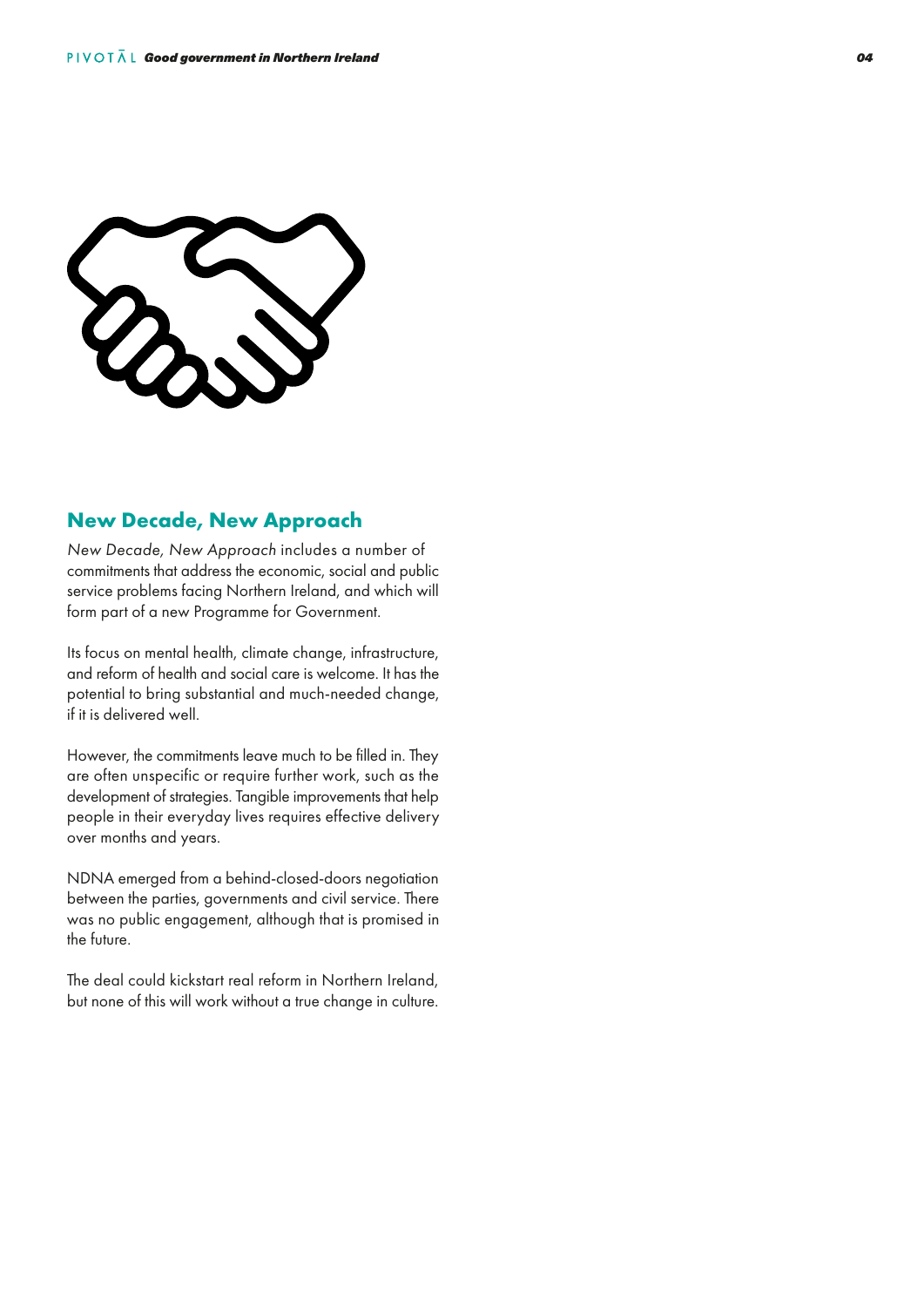### 10 features of effective government

Pivotal has identified ten features of an effective government. The Executive, Assembly and civil service need to fulfil each of these for Northern Ireland to have the best government possible:



### **A common purpose**

The Executive must develop a sense of common purpose and shared vision. Genuine cross-department working (including shared budgets) is essential. If used well, the Programme for Government could be the tool to help drive this change in culture.



### **Makes tough choices**

The Executive should demonstrate an ability to make collective tough choices on critical issues like public service rationalisation, for example through genuine reform in health and social care and other public services.



### **Makes decisions for the long-term**

The Executive should commit to planning for the long-term. A new external body could provide advice on the development of the Programme for Government, including assessing whether its current plans put Northern Ireland on track for 5, 10 and 20 years from now.



### **A clear focus on delivering improved outcomes**

The Executive should show how it will plan, deliver and monitor departments' actions to ensure that Programme for Government commitments translate into real changes in people's lives.



### **High levels of competence**

The civil service must ensure that staff have sufficient expertise to make correct recommendations to ministers about policy development and delivery, and seek external support where they do not.



### **High ethical standards**

Ministers, Special Advisors and civil servants should adhere to rules set out in *New Decade New Approach*, with effective enforcement by new Commissioners for Ministerial Standards and the Assembly's Committee for Standards and Privileges.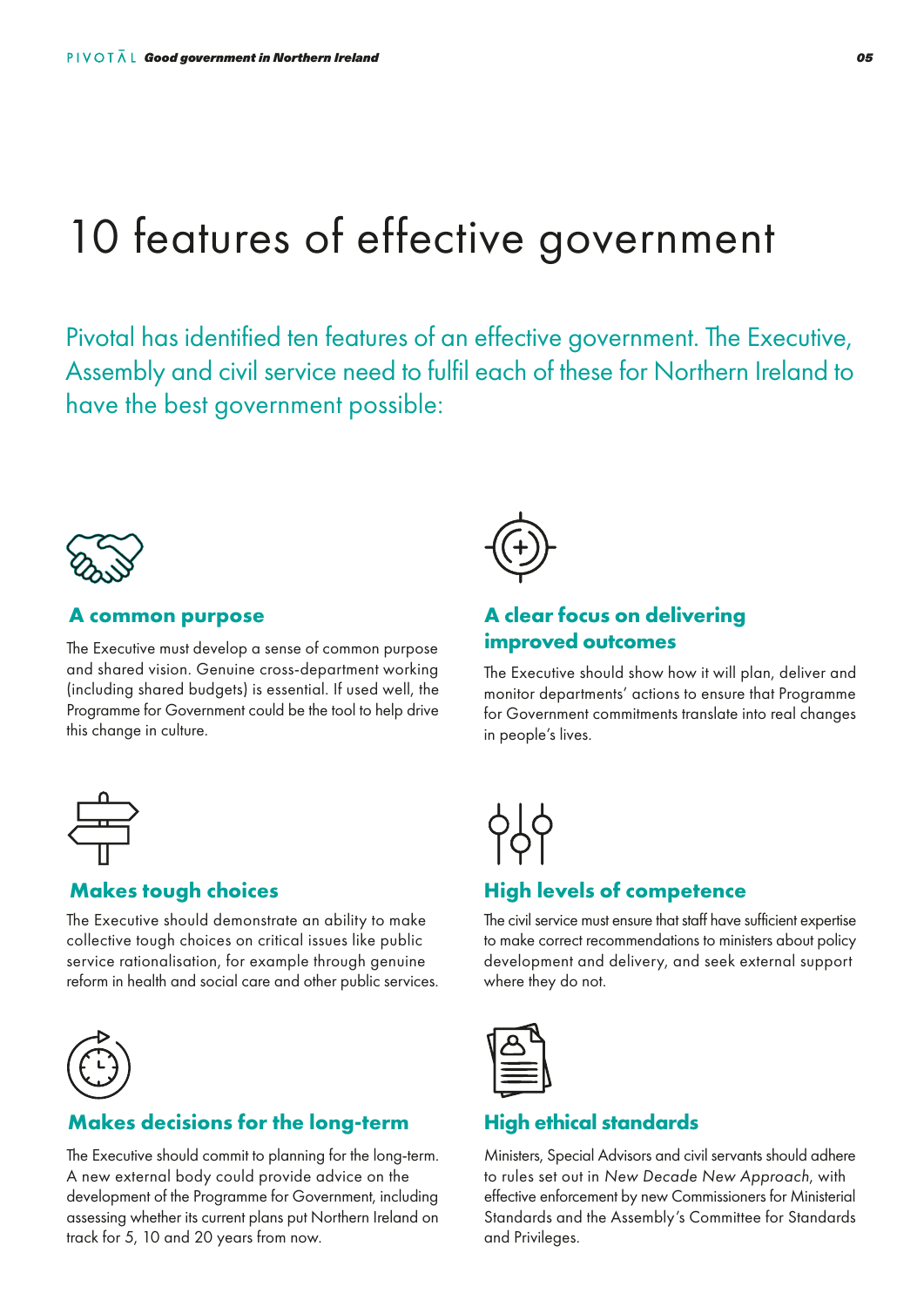### 10 features of effective government

Pivotal has identified ten features of an effective government. The Executive, Assembly and civil service need to fulfil each of these for Northern Ireland to have the best government possible:



### **Proper scrutiny**

The Assembly and its committees should ensure more rigorous scrutiny of policy development and delivery. The Executive should provide all necessary information to committees.



### **Engagement of those outside government**

Academia, interest groups, think tanks and the public should be much more involved in public policy development and scrutiny. The Executive and civil service should enable this engagement by making information and opportunities available, for example in the development of the Programme for Government.



### **Transparency and accountability**

Ministers, Special Advisors and civil servants should demonstrate how they made decisions and keep proper records.



### **Commitment to value for money**

Executive and civil service should re-commit to ensuring value for money for all spending.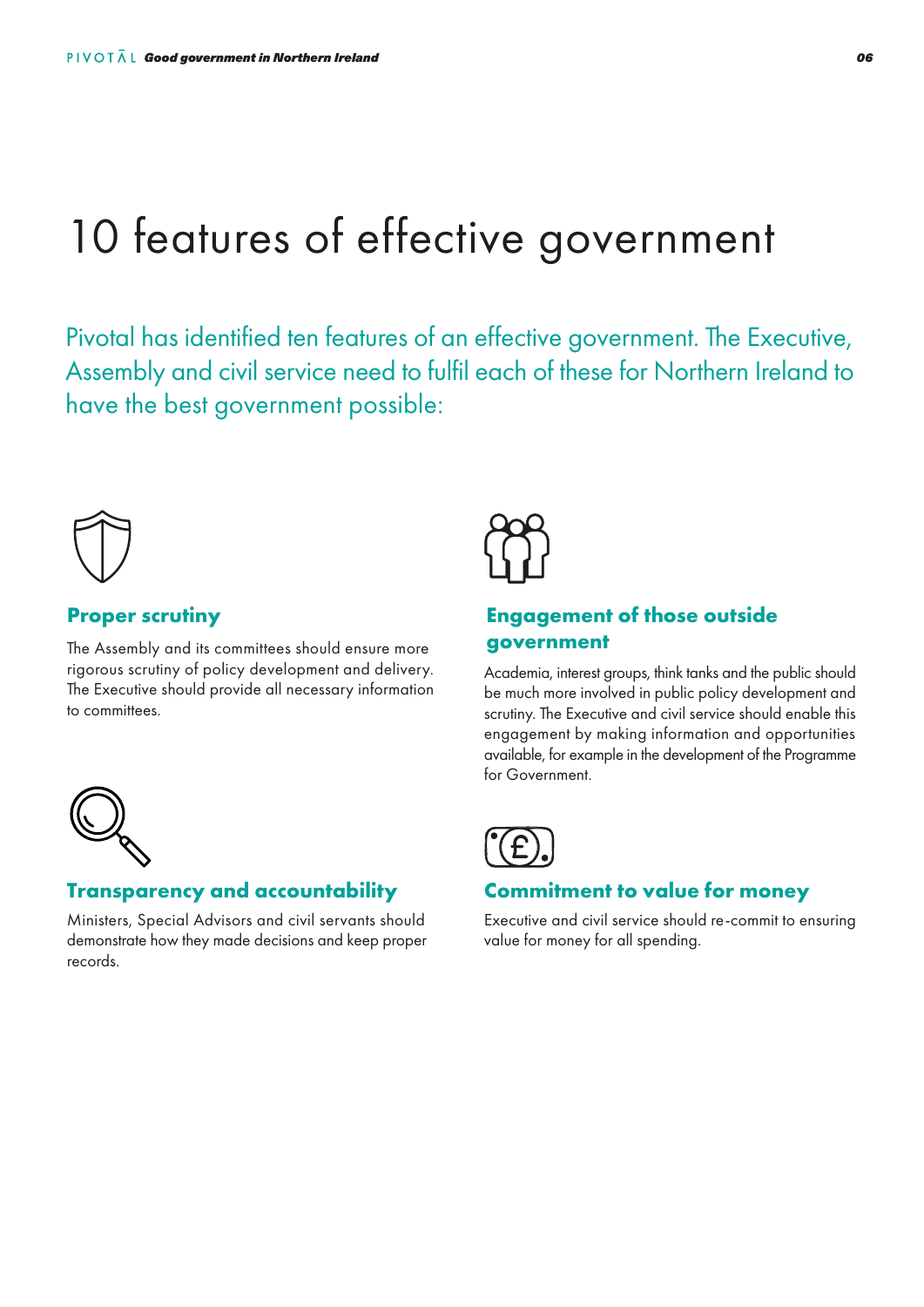

### **Conclusion**

There is much to be welcomed in the return of the Executive and the policy commitments in *New Decade, New Approach*. However, effective delivery of these commitments requires a big cultural change in how the Executive operates, including:

- **Making tough choices**  the Executive must collectively tackle difficult problems such as reform of health and social care, where difficult decisions were avoided for years before the current crisis was reached.
- **Long-term planning**  Stormont has lacked a true vision of what public services should look like five, 10 or 20 years in the future. Recurring issues like the weaknesses in the economy need a long-term approach.
- **Engagement with those outside government** – major decisions are routinely made behind closed doors. Even *New Decade, New Approach* – which this report welcomes – was the result of hidden deal making. Politicians and civil servants cannot monopolise policy. Outside involvement should be the norm, to the benefit of all.

Northern Ireland faces a raft of challenges but they are not insurmountable. Stormont has a chance to make real improvements to people's lives and lead Northern Ireland into a better future. To achieve this, an honest commitment to working for the long-term benefit of the public is essential.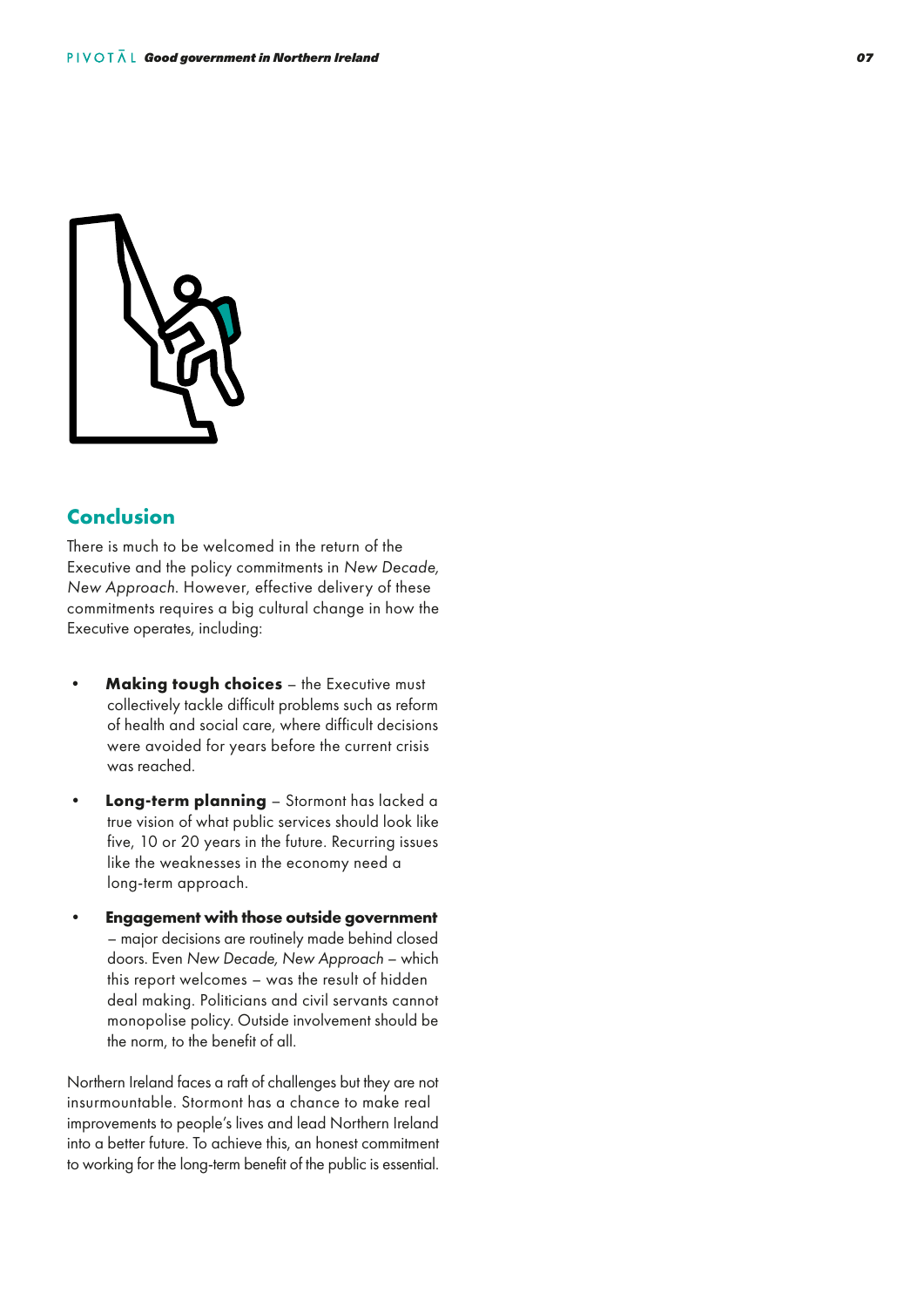# **Introduction**

This paper looks at how government has been carried out in Northern Ireland over the past two decades. It argues that real changes in culture are essential to bring about lasting improvements to government in NI.

This paper looks at how government has been carried out in Northern Ireland over the past two decades. Government primarily means the Northern Ireland Executive, but also covers the Assembly, the civil service, and how they all work together.

For something so important, this issue has received fairly little attention. This paper's chief purpose is to pinpoint ways of improving government now and in the future. As part of that, it examines the commitments made in *New Decade, New Approach* (NDNA) and how much progress that deal is likely to bring.

#### This paper draws, in particular, on three earlier pieces of work:

- a report published by Queen's University's Policy Engagement Unit called *Policy, vision and good government in Northern Ireland* (September 2019), that looks into decision making under devolution and which sets out the rationale behind the foundation of Pivotal;
- a report by the Institute for Government (*Governing* without ministers, September 2019) on **how Northern** Ireland was run after devolution collapsed;
- Pivotal's first report, *Moving forward putting Northern Ireland on track for the future* (November 2019), on the economic and social challenges facing people here.

Insights into the inner workings of government disclosed during the RHI Inquiry also play a significant role in our analysis.

This report centres on doing government better in the future, not apportioning blame for past failings. It is important to look at the record of the Assembly and Executive up until now, both positive and negative, to identify how to create the best possible government for Northern Ireland's future.

Pivotal does not suggest any reform of the core architecture of the Assembly and Executive as established by the Good Friday Agreement. There is scope for changes in detail, but the focus here is on the culture of politics and policy, not the structure of the institutions.

This paper argues that real changes in culture are essential to bring about lasting improvements to government in Northern Ireland.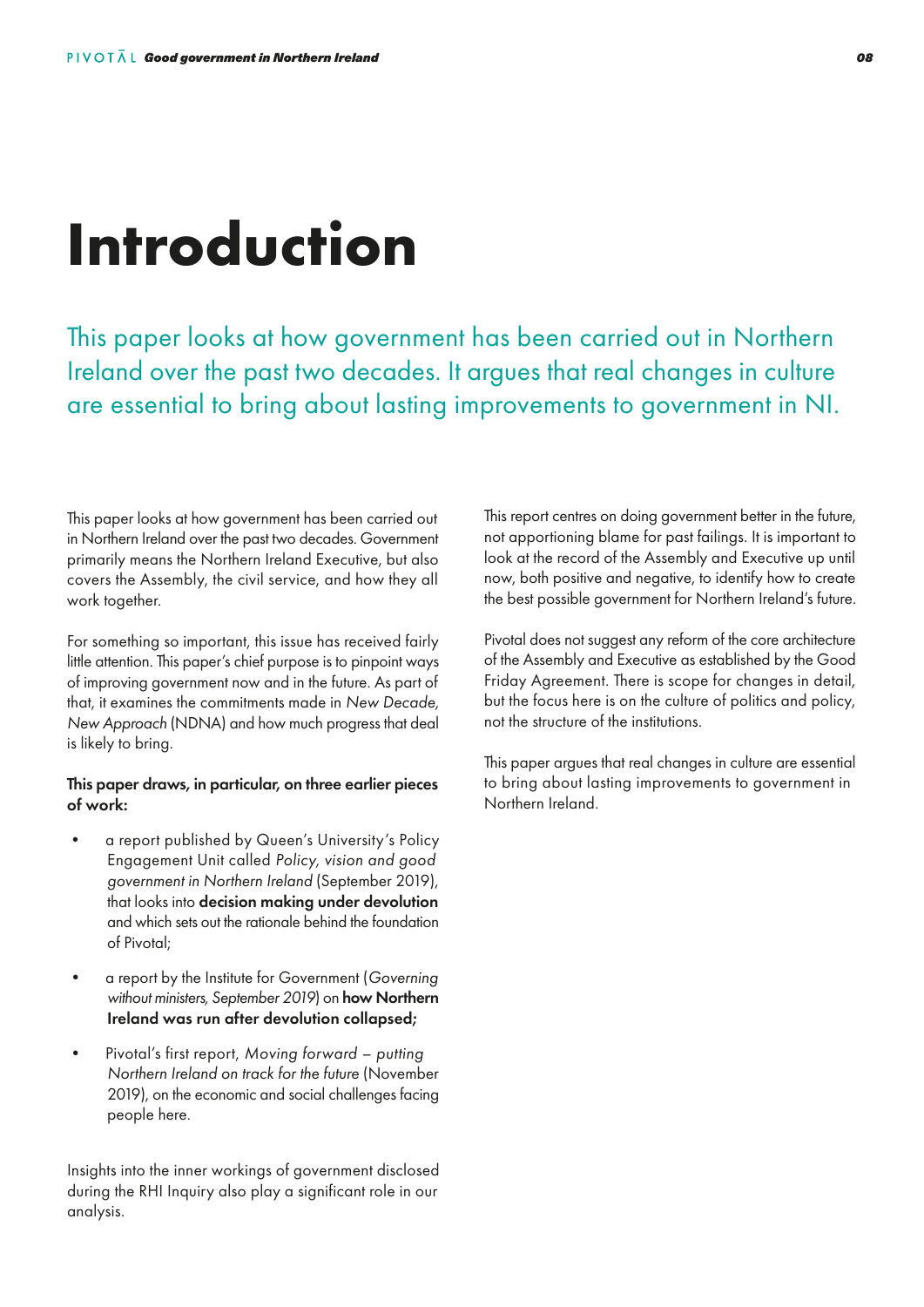## **Stormont's record**

Establishing a government in Northern Ireland was remarkable, given the politics and conflict of previous decades, but today there are serious ongoing problems with the economy, in society and with public services. Inevitably these call into question the effectiveness of Stormont since 1998.

That the Assembly and Executive were established and functioned at all was remarkable, given the politics and conflict of previous decades. The Stormont institutions were formed without any recent template for responsible government in Northern Ireland. They emerged in a political culture that emphasised division rather than unity, and where economic and social issues were never the top priority.

Following the Good Friday Agreement, former adversaries worked together – something almost unthinkable just a few years before. It was the start of a new chapter for Northern Ireland. What has come since is emphatically better than what went before.

At various times politicians took significant risks to ensure the settlement worked. It would not have been possible without a strong and effective civil service. None of this should be underestimated.

Moreover, there are some tangible stories of success stemming from the work of the Executive, including:

- An impressive record of bringing foreign direct investment into Northern Ireland.
- Some domestic firms thrived with Executive support. In areas such as cybersecurity, the creative industries and pharmaceuticals, Northern Ireland is home to world leaders.
- Tourism grew on the back of efforts from the Executive and North-South collaboration. This built on the international goodwill for Northern Ireland generated by the peace process. In recent years, the region's fame as a backdrop for world-renowned TV shows and cinema has resulted in a new wave of visitors.
- Northern Ireland continues to score highly on measures of life satisfaction, despite economic indicators being weaker.
- Mitigations were secured against some of the UK's programme of Welfare Reform. These are unique to Northern Ireland and have made a difference to individuals and families facing financial hardship.

Some past wrongs were addressed, notably through the Historical Institutional Abuse Inquiry. More powers were passed to local government, and efforts were made to slimline some elements of the public administration system.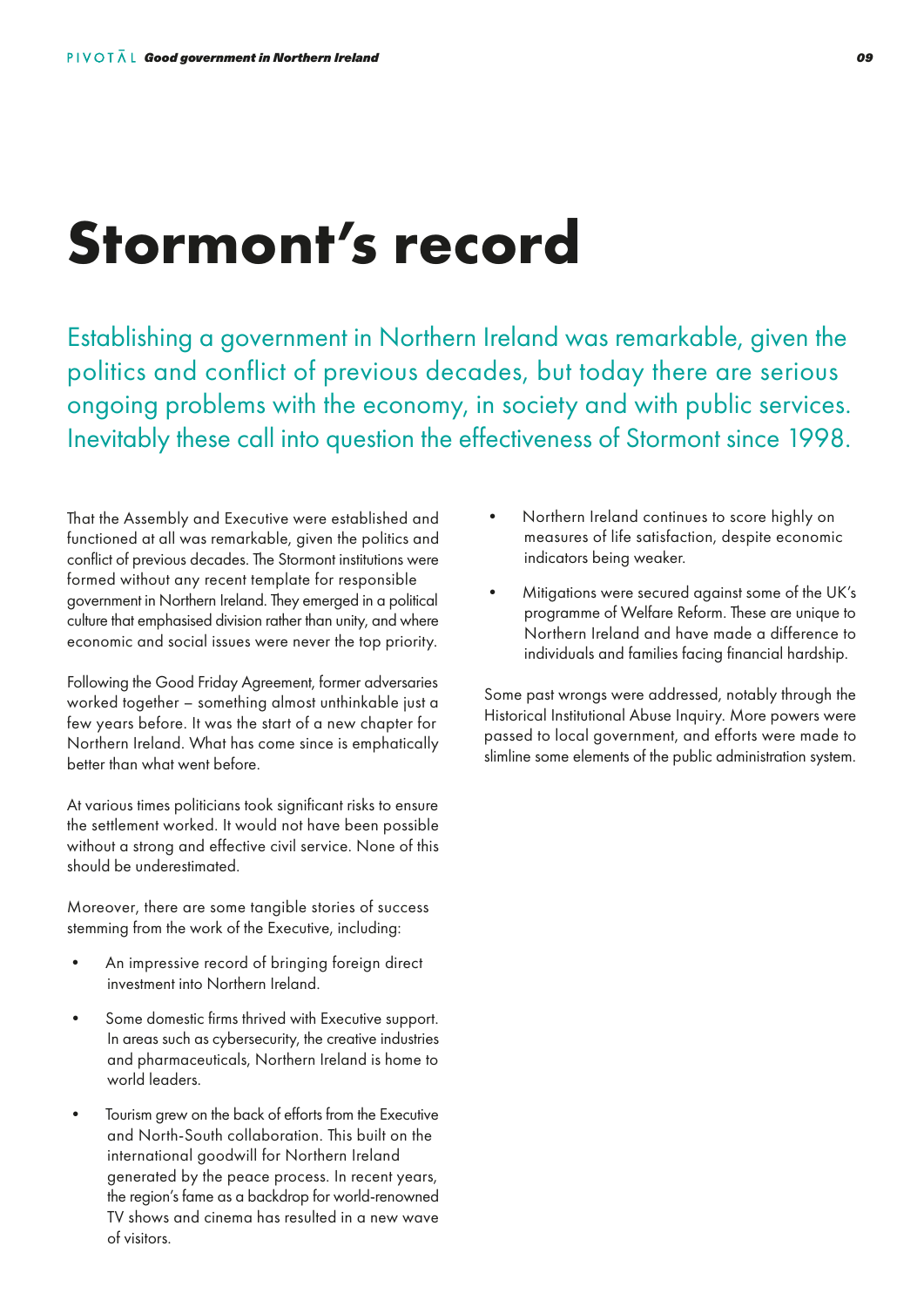## The public service problems of today are central matters for government and they are years or even decades old.

Nevertheless, there are very serious ongoing problems with the economy, in society and with public services. Pivotal's first report set out how much needs to be done to put Northern Ireland on a better course for the future:

- The economy is unbalanced and the private sector is small. Productivity is the lowest in the UK. While unemployment is no longer significantly higher than elsewhere, many jobs are poorly paid and insecure. Economic inactivity is higher than other UK regions.
- The health and social care system is struggling with growing demand. Waiting lists have ballooned and now dwarf those in the rest of the UK.
- The schools system has elements of excellence but fails many children. Long-standing inequalities remain in place. Furthermore, Northern Ireland has the lowest skills levels of any UK region.
- A fifth of the population lives in poverty, including a quarter of all children – whose life prospects are therefore worse than their peers.
- Society remains severely marked by division. The concept of a shared future has broad support but difficult decisions to pave the way have been avoided.
- The challenges of climate change remain unmet, even by the modest standards set elsewhere.

These problems are central matters for government and they are years or even decades old. Inevitably, they call into question the effectiveness of Stormont since 1998.

Meanwhile, the RHI Inquiry shed light on how government business is done. It may not have been typical; the Renewable Heat Incentive was not a major policy, and only received wide attention when it had run out of control. However, what happened with RHI offers an insight into government behaviour that may help explain why Northern Ireland remains beset with economic and social problems.

Before looking at how the Executive could do better, it is worth pointing out that, as well as the obvious benefits brought by smart policy, strong performance brings stability to the institutions themselves.

The collapse of Stormont in early 2017 was made much more likely by the Executive's low public standing, and the limited scale of its achievements. The continuation of government was not an absolute political imperative at the time.

Public perceptions of devolved government had been poor for years. The 2014 Northern Ireland Life and Times survey asked the public about their satisfaction with MLAs' performance, with 21% of respondents saying they were fairly dissatisfied and 45% saying they were very dissatisfied.

The same survey in 2015 asked people how much they felt the Assembly had achieved – with 11% saying a lot, 48% a little, and 31% "nothing at all".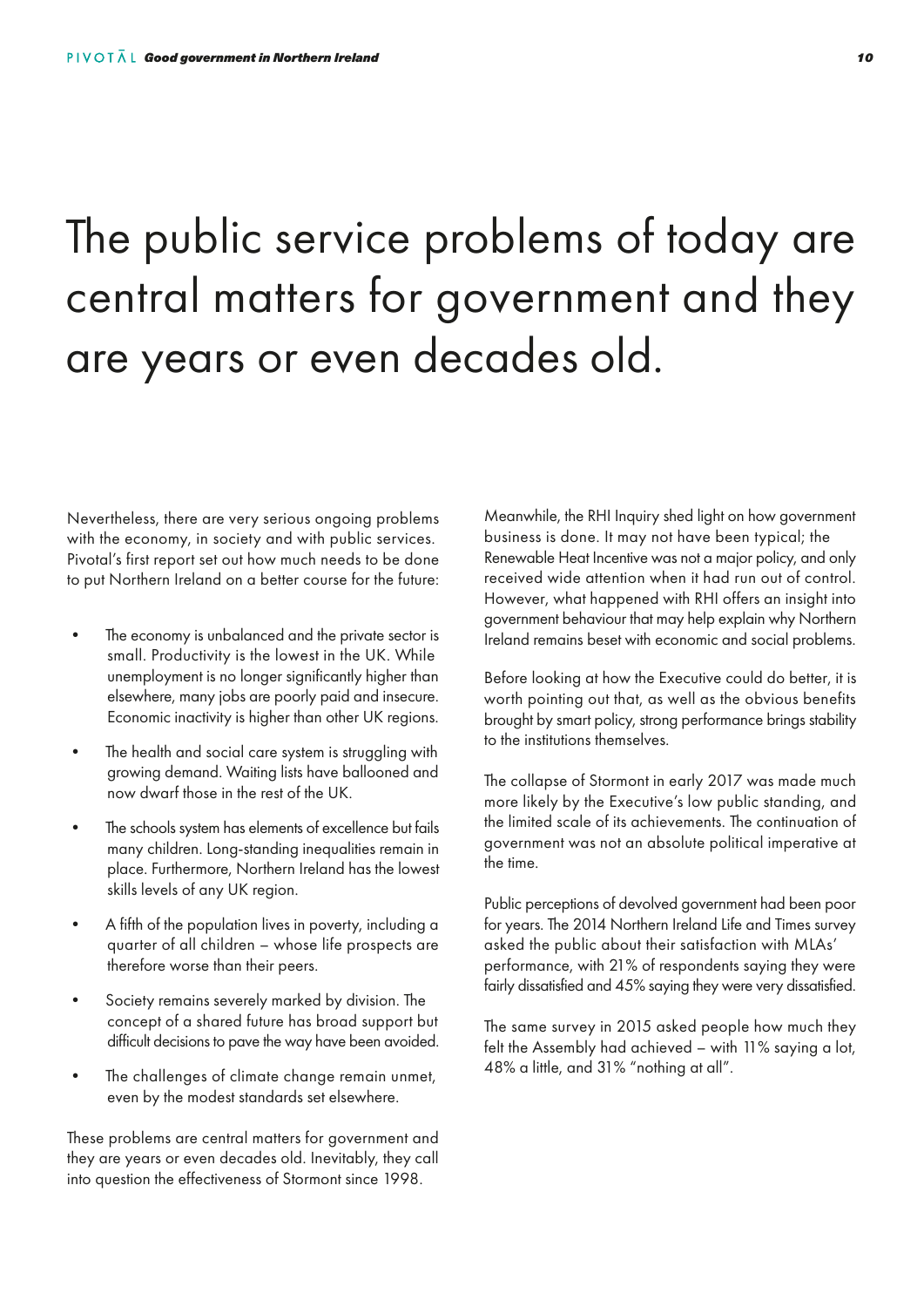# **Areas for improvement**

Good governments develop policies to meet long-term needs. They manage their business well, with openness and honest intentions. They maintain high ethical standards.

Good governments develop policies to meet long-term needs. They manage their business well, with openness and honest intentions. They maintain high ethical standards.

There are significant problems with the economy and within society. Public services are struggling. The shortand long-term needs of Northern Ireland have not been adequately addressed. All this calls into question the Executive and civil service's approach to policy development and implementation, the Assembly's scrutiny of this approach and, ultimately, the political culture they operate within.

Pivotal has identified a number of shortcomings in government. These fit under three key themes.

### **Purpose and vision**

The Executive is built without a pre-existing sense of common purpose. This is hard to avoid entirely. Northern Ireland's political structures were primarily designed to ensure former adversaries worked together. These structures remain necessary, but change is needed to ensure that they deliver effective government.

The government's inherent lack of a common purpose is compounded by the isolation of individual departments. Departments are headed up by ministers from opposing parties. They are funded in silos with little incentive to work together. They can, to some degree, operate as individual fiefdoms. The structures do not encourage joined-up public services.

Silo working, and its negative effects on policy, is one theme to have emerged from the RHI inquiry - but this is not an isolated case. The Neighbourhood Renewal programme

was launched in 2003 to tackle poverty and disadvantage in deprived parts of Northern Ireland. A core aim of the programme was that it should be cross-cutting and facilitate cooperation between departments. However, its 2014 official final evaluation found that silo working nonetheless continued.

Other areas criticised for silo working include policies to improve outcomes for children in care, and even Delivering Social Change – another programme explicitly aiming to cut across Executive departments.

Long-term planning is largely absent. Policy design is tied to the life of an Executive. Little discussion goes beyond that five-year timescale. Other governments do this better.

Examples include the Assessments produced by the UK's National Infrastructure Commission (which, because these responsibilities are devolved, does not include Northern Ireland) and the Republic of Ireland's Project Ireland 2040.

This is exacerbated by the way the system and culture make it easy to **avoid difficult decisions**. For example, inaction lasting years is a cause of the acute problems now facing health and social care. Failures to address the agenda of a shared future mean we are still living with divisions between communities. The current state of academic selection at age 11 is effectively an interim system running in perpetuity.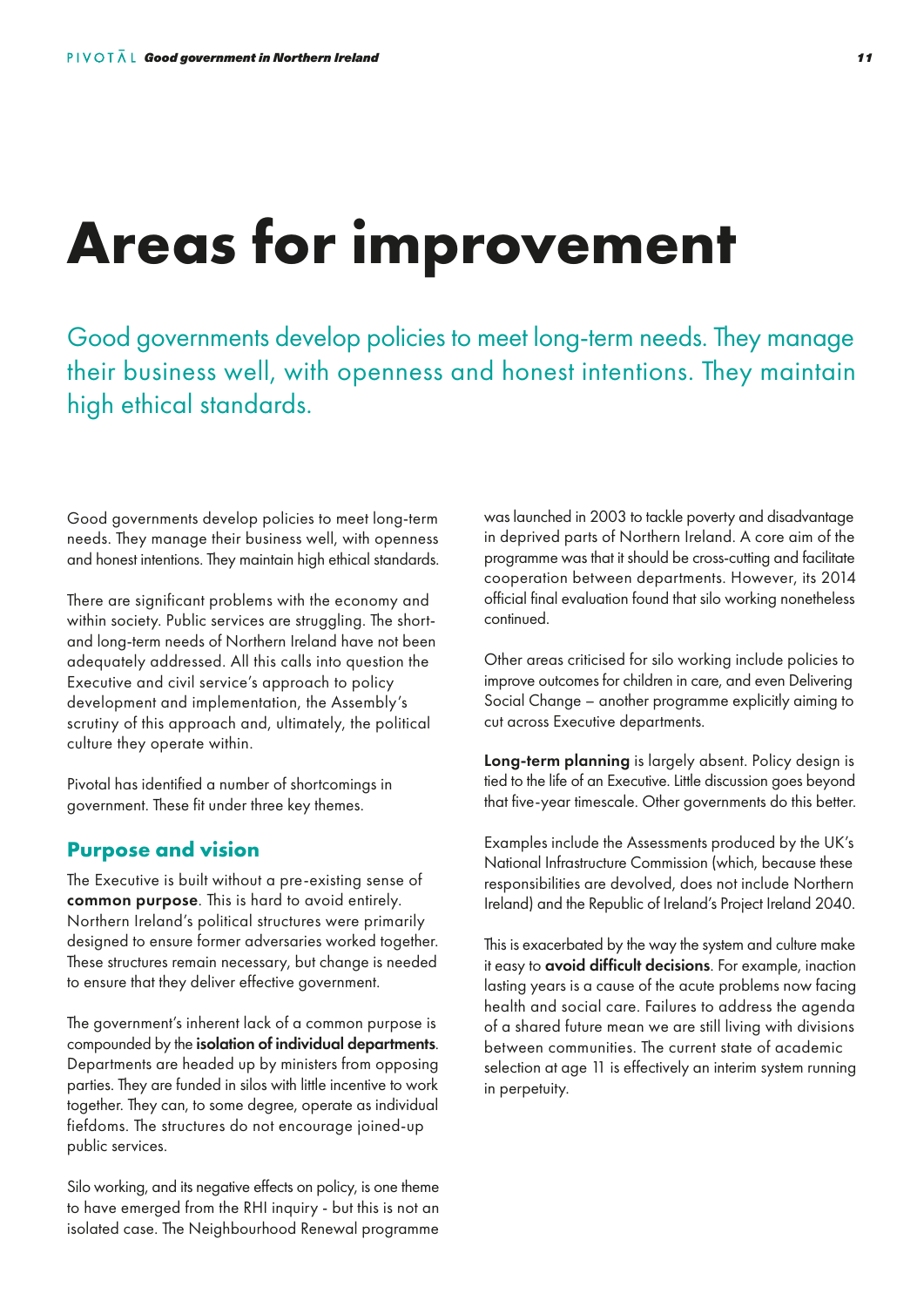## The Executive produced numerous strategies but they were rarely implemented in full. No-one's life changes because a government publishes a plan.

Perhaps the most significant area of concern is delivery. The Executive produced numerous strategies but they were rarely implemented in full. No-one's life changes because a government publishes a plan. Too often, there is a gap between the Executive's policy commitments to improve society and what is actually delivered on the ground.

The ongoing, and growing, pressures on health and social care were foreseen long ago. 2011's Transforming Your Care provided a comprehensive vision for change yet, almost a decade on, most of this work remains to be done.

Autism is a growing issue in Northern Ireland, with per capita instances of the condition growing year on year. The Autism Act 2011 and subsequent Autism Strategy were well received but their commitments have largely been unfulfilled.

Childcare is another major matter for Northern Ireland, with provision lagging behind the rest of the UK. The 2011-15 Programme for Government promised a comprehensive childcare strategy. A draft was produced and consulted upon in 2015 but no final strategy was ever delivered.

The process for creating a Programme for Government (PfG) is supposed to compensate for some of these obstacles, and help instil a sense of collective purpose and endeavour. This is to be welcomed, but so far its impact on political behaviour and the pursuit of genuine collaboration has been limited.

One key weakness is that, to date, it has largely been a technocratic exercise. The PfG is the guiding vision for each Assembly mandate and yet it is generated within the bureaucracy (albeit drawing on input from some public consultation). It excites limited political or public interest.

Outside contributions that could bring better approaches or draw attention to failings are not encouraged, and perhaps even deterred. The Executive has shown a recent preference for secrecy over transparency, for example the practice of not keeping records of meetings revealed in the RHI Inquiry.

### **Competence**

Effective government relies on the Executive, Assembly and civil service fulfilling their respective roles and working well together. There are serious questions about how well several of these roles have been carried out.

In particular, doubts have been raised about the competence of parts of the civil service. This situation has moved into the spotlight because of RHI. The administrative failings in that case cannot be dodged. More worryingly, they invite questions about whether such shortcomings are systemic in the NICS.

The civil service undertakes many projects and few, if any, have suffered such catastrophe as RHI. Nevertheless, RHI has left the NICS needing to demonstrate its own fitness for purpose. The findings from the RHI Inquiry could lead to some answers on this issue.

The resources devoted to crafting the Northern Ireland version of RHI may in retrospect have been seriously inadequate. Shoestring policy development may have grave implications and, if a policy cannot be done properly, maybe it should not be done at all.

The effectiveness of scrutiny is also questionable. Such oversight should come first from civil servants themselves as policy is developed, then from ministers and the broader Executive, and also from the Assembly and its committees.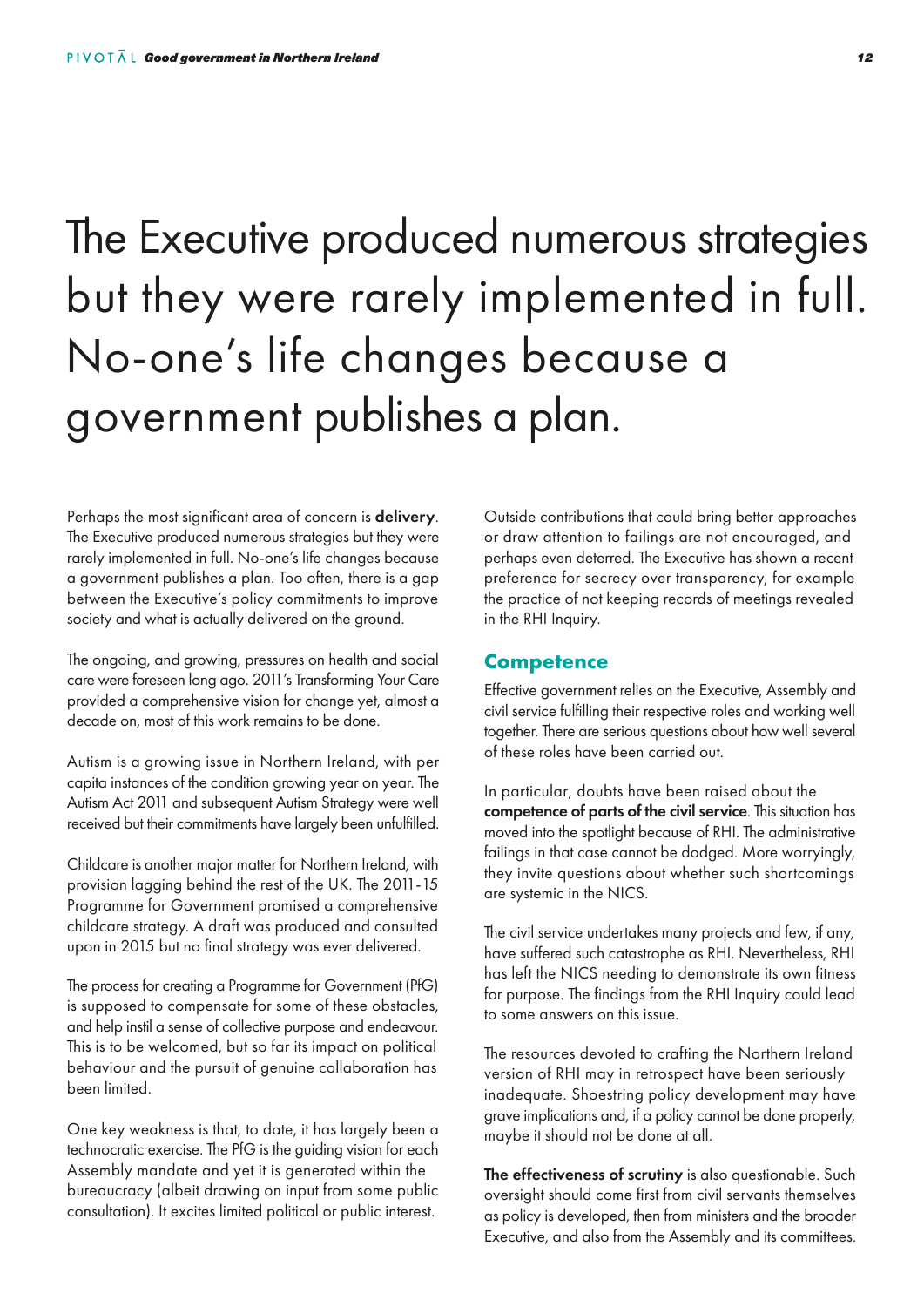## The Assembly itself has done little to develop new ideas in public policy. Its role in oversight of the Executive has been limited.

Civil servants should both be well placed to spot problems in planning, and also feel able to speak frankly about these within the government system. Externally, media, academia and other experts should have a role in scrutiny.

### **Good standards**

Various episodes in recent years, including RHI, led to questions about ethical standards at Stormont. They include accusations people acted for personal or party gain, and that politicians directed money or other benefits to favoured organisations.

Central to the RHI case are claims that senior individuals within government – including ministers, SpAds and civil servants – kept the scheme going even after discovering that costs were spiralling out of control. Other cases involving allegations of improper behaviour include Red Sky, the Social Investment Fund, and the circumstances surrounding the sale of Nama's Northern Ireland portfolio.

A lack of transparency and accountability about decision-making is a concern. The degree of unaccountable power exercised by Special Advisors within the system of governance and the influence of party structures outside Stormont has also been questioned.

The Assembly itself has done little to develop new ideas in public policy. Its role in oversight of the Executive has been limited. It could have done more to challenge behaviour that fell short of ethical standards. Departmental committees are supposed to play a strong role here but they could have had greater impact.

RHI was a relatively simple policy of cash incentives for using renewable heat sources. The potential for runaway payouts should have been revealed by committee scrutiny before it was implemented. In the case of Red Sky, even though a full committee inquiry eventually took place, this piggybacked on the work of local journalists rather than proactive committee investigations.

The Institute for Government (IfG) report into government in Northern Ireland is explicitly critical of committee oversight, including in a weakness of approach. It says: "It is notable how reluctant NI committees were to engage on Brexit, despite its importance for Northern Ireland: in the period between the 2016 referendum and the fall of the executive there were only two evidence sessions focussed on Brexit – one by the Committee on Agriculture, Environment and Rural Affairs and one by the Justice Committee."

The IfG also notes several reasons for lack of committee punch, including its strict adherence to openness – which the IfG argues could hamper plain-speaking debate – and a severe lack of support. Assembly committees have no dedicated research staff and the research team for the entire Assembly only numbers around 20 people in total.

Doubts have been raised about whether traditional principles about ensuring value for public money gave way to a desire, across the devolved system, simply to maximise Northern Ireland receipts from the Treasury. This is improper in principle, and can create perverse economic incentives.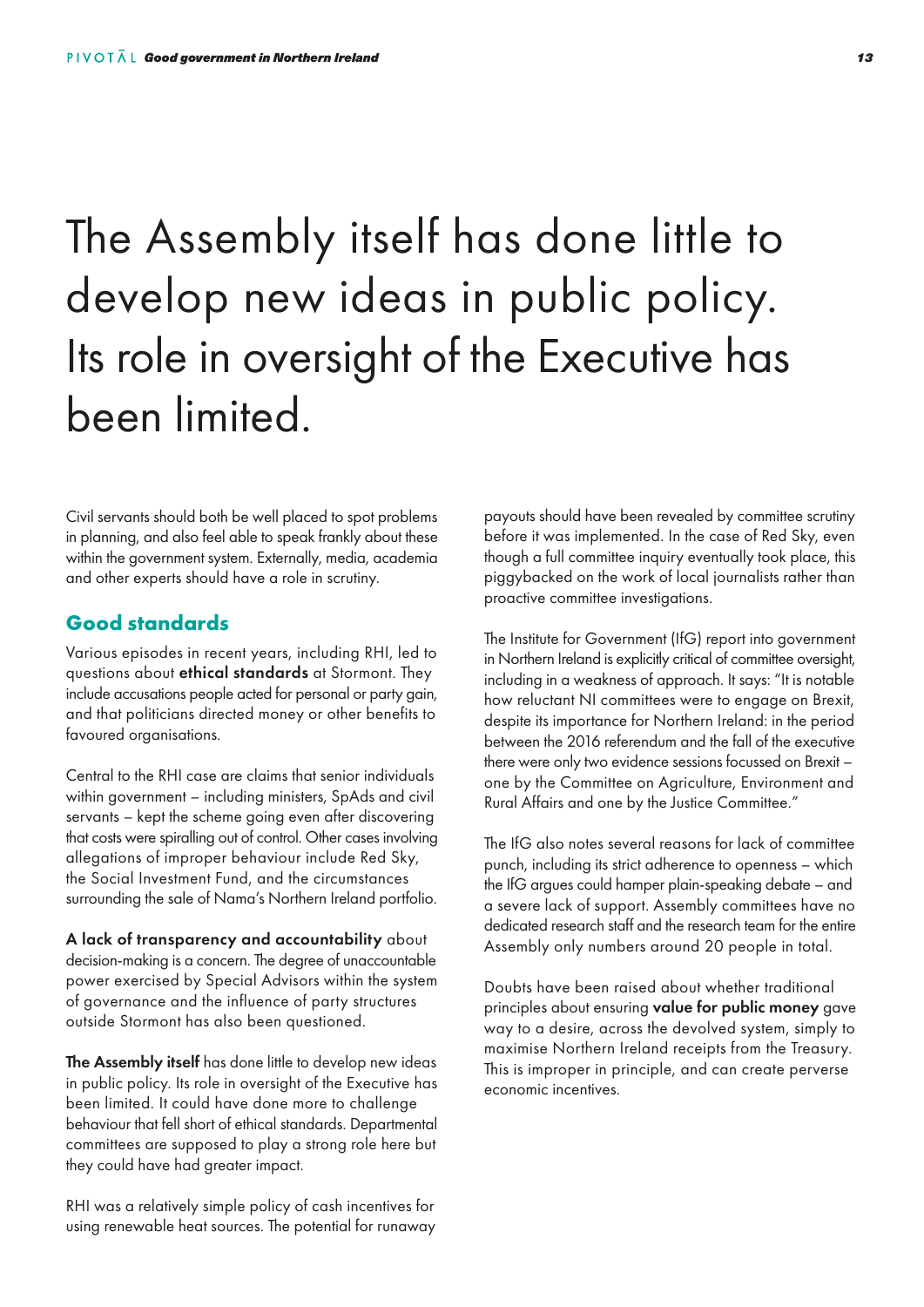

Rules and procedures exist to prevent some of these abuses but they have not always been enforced. There are also doubts whether civil servants have felt willing and able to perform their roles as guardians of good standards.

The Social Investment Fund, a major aspect of Delivering Social Change, saw several allegations of officials failing to uphold rules and procedures. The RHI inquiry heard repeatedly from civil servants who described a culture of maintaining the appearance of good standards, rather than good standards themselves. The Head of the Civil Service even admitted that officials took conscious decisions to not record internal discussions because they were afraid of getting on the wrong side of politicians.

### **A political culture in need of change**

The establishment of power-sharing institutions was a huge moment for Northern Ireland but the overall performance of government at Stormont has shown serious weaknesses. Past Executives could and should have achieved more. If they had, the Assembly and Executive might have risen in public esteem, rather than be faced by doubts and cynicism.

None of this happened in a vacuum. Northern Ireland's political culture pays little attention to good government. Policy is often squeezed out of public dialogue by the traditional discussions about identity, culture or the past.

It is clear that significant changes in culture are needed.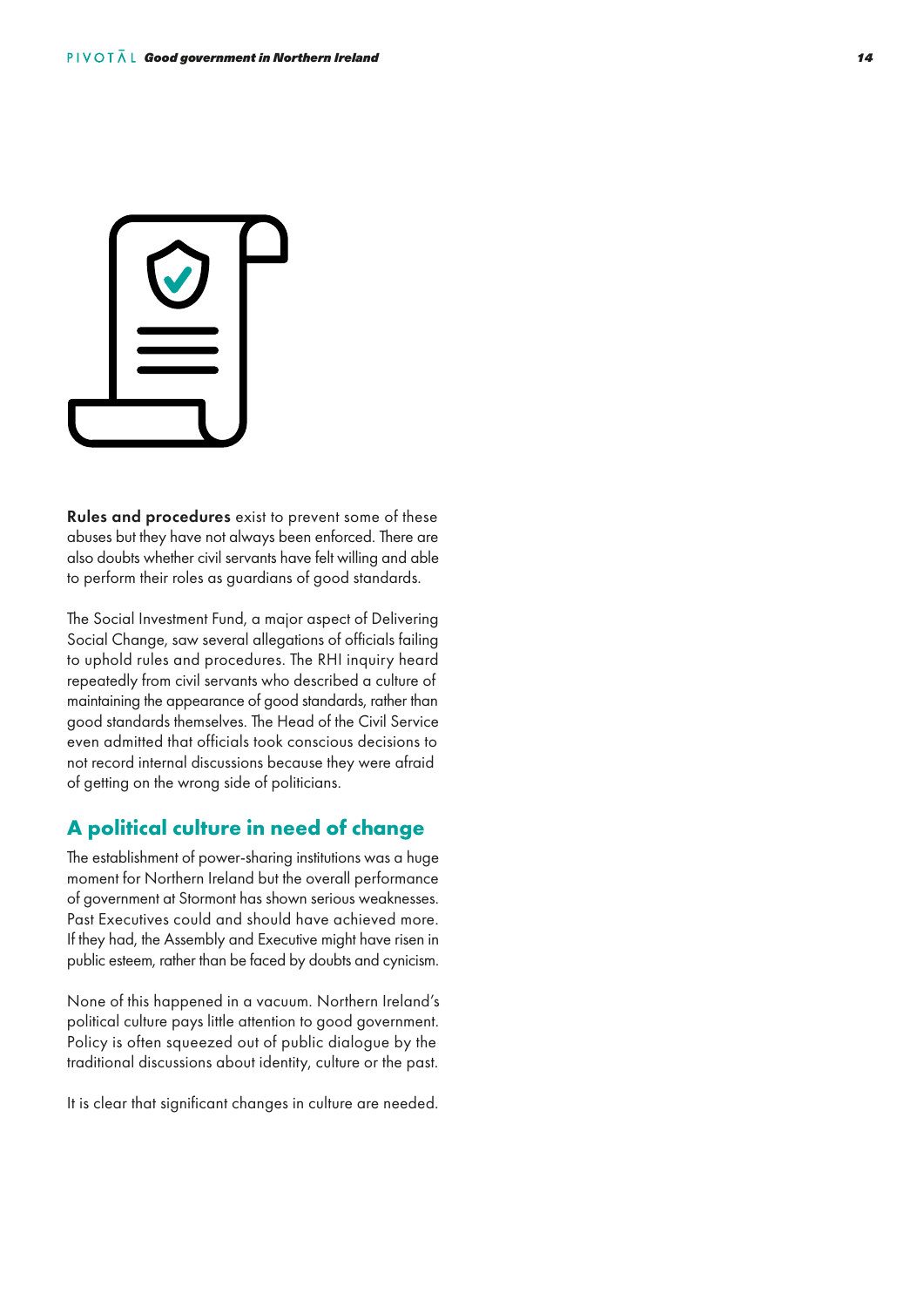# **Doing things better**

Governance in Northern Ireland requires reform. This will take time – but the need is urgent. The Executive, Assembly and civil service will all need to embrace new ways of working.

Governance in Northern Ireland requires reform. This will take time – but the need is urgent.

Superficial changes, rather than substantive reform, would be unacceptable - especially given the current state of public services. Instead, longer-term and underlying problems must be addressed. The question is how best this can be done.

In finding solutions there should be no unnecessary additions to bureaucracy. Any new rules and processes must be straightforward to understand and easy to implement.

### **Purpose and vision**

The following aims should clearly be accepted and pursued:

- The Executive faces up to policy challenges and opportunities collectively and with a sense of common purpose.
- The Executive has a relentless focus on delivery, ensuring its policies are enacted properly and produce real improvements in people's lives.
- Individual ministers and the Executive as a whole embrace the need for taking tough choices on difficult issues.
- The Executive looks beyond five-year Assembly terms and plans for the long-term benefit of Northern Ireland.
- The Executive provides proper information on the public policy agenda, to facilitate scrutiny. At the same time, the Assembly finds ways to better scrutinise

 the operation of government, and to make a greater impact on public policy – as in other legislatures.

The role of people and groups outside government is recognised and encouraged. The media should also be enabled and encouraged to play a positive role in fostering debate around policy development, as well as scrutinising the work of government.

The Executive needs to develop a common purpose and work as a single unit. A key tool to achieve this may already be in place. The last Programme for Government (PfG), published as a draft in late 2016, used an outcomes-based approach with multi-year budgets.

This relies on several departments working together towards common goals. To be effective, collaboration across traditional silos is essential. The challenge is that this represents a huge cultural shift for Northern Ireland ministers and departments from what has gone before.

It will also be important that the outcomes and measures chosen in the PfG are a good match for the things that matter most to people.

The PfG framework should mean more policies are properly delivered, because of the monitoring of and accountability for improvements to outcomes. However, more clarity is needed on how this will be achieved in practice.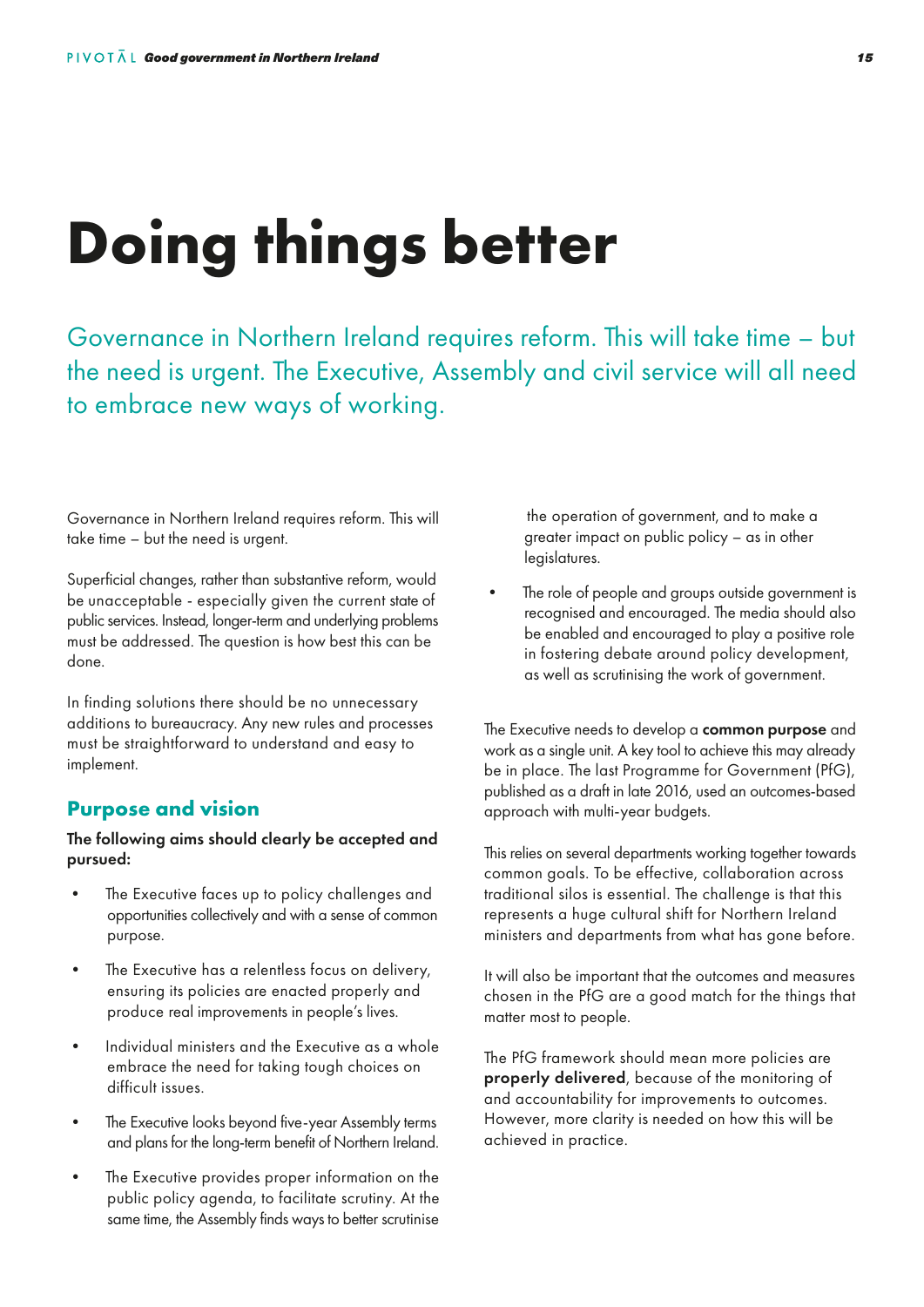## Radical reform is needed in many areas of public services; the Executive must collectively tackle this head on.

The commitments in NDNA are extremely ambitious, and will require a relentless focus on delivering improved outcomes. Good policy design is essential, but won't improve lives unless it is followed up by effective implementation.

Fulfilment of *New Decade New Approach*'s commitments requires tough choices. Budgetary pressures and the urgent need for reform mean that government can no longer continue to manage from year to year with a sticking-plaster approach, avoiding difficult decisions.

The current state of public services is partly a result of failures to make structural changes in the past. Radical reform is needed in many areas of public services; the Executive must collectively tackle this head on.

The Executive must also **look to the long-term**. Past policy making fell down because plans were made year by year or, at best, to the end of one electoral cycle. Many of our problems stem from this lack of long-term thinking.

There would be value in considering an organisation outside of government to provide independent advice on the Programme for Government and on long-term policy making. Such an organisation could bring in outside expertise and enhance public debate about policy. It would need to be protected from party political influences during its work, but politicians would make the final decisions following its advice.

The Institute for Government proposes "buttressing institutions" to support politicians and civil servants, to ensure politics does not hamper policy on long-term issues. Examples elsewhere include the Australian Productivity Commission, or What Works centres in other parts of the UK.

While creating new organisations should always be done with caution, it does seem like a significant change is needed from the current situation.

Assembly involvement in policy must improve greatly. Assembly Committees should take the lead on this. That has always been their chief role yet in some cases in the past their touch has been soft and their analyses have lacked rigour.

Committees, too, should embrace outside help. Lessons should be learned from other jurisdictions in the UK, in Ireland, and further afield. External people could play a part in the role of committees, and help them become effective instruments of policy making, rather than an extension of the political game.

To be truly effective the PfG needs to be developed with real engagement from the public, and with political buy in. It needs to be a central feature of political life. Simply making the process more accessible won't achieve this.

Concrete measures are needed to shift public discourse, putting short- and long-term policy at the heart of political dialogue. This must extend to the civil and public services, to the media, and to the broader political culture – involving business, trades unions, the third sector, academia and more.

Here Pivotal itself has a role to play and, in the coming months, we will launch a project looking at creating a coherent vision for the next 20 years, with wide participation from across Northern Ireland.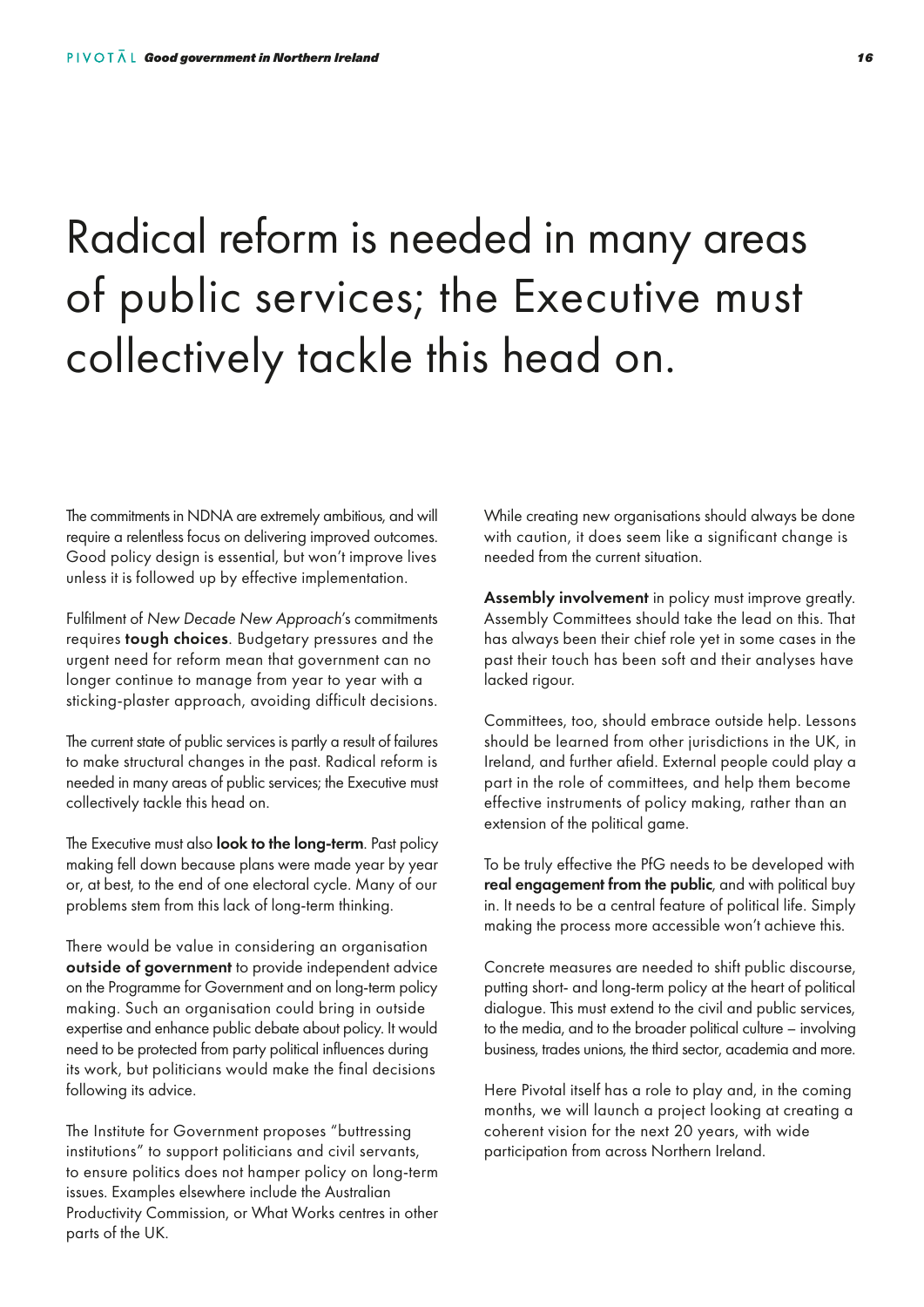## Government should be conducted with high ethical standards. Rules should be observed and properly enforced.

### **Competence**

It is reasonable for the public to expect that:

- The civil service and wider public services can be relied upon to be technically competent.
- Ministers and Special Advisors demonstrate competence within their roles.
- New policies are effectively planned and resourced, and not undertaken if this is not the case.
- Any outside consultant assisting with the workings of government has appropriate expertise, and their advice is acted upon with integrity.

The civil service has apologised for **failings exposed in** the RHI case. As a result, changes have been made in several areas, including with processes, human resource management, and provision for whistleblowers. However, this is only a start, as acknowledged by NICS.

A comprehensive assessment of civil service shortcomings is difficult due to a lack of public information. The organisation is a closed book to outsiders. The RHI Inquiry shed some light, and its report may offer more. However, this is likely to focus only on parts of the official machine involved with RHI itself, a fraction of the civil service's policy-making and implementation core.

Specific measures to enhance the civil service may be needed. This might mean new personnel, particularly with specialist skills, development of existing staff, an increased openness to fresh ideas, or all of these.

The Institute for Government suggests more exchanges with outside organisations might help. These could be within or outside Northern Ireland, and in the public sector or elsewhere.

Links between Northern Ireland and civil services elsewhere are rare and building these relationships could have a role. Regular discussions with civil servants in other UK devolved administrations, the Republic of Ireland and further afield could also contribute.

### **Good standards**

### The following aims are self-evidently good and should be widely accepted:

- Government is, and is seen to be, conducted with high ethical standards. Rules should be observed and properly enforced.
- The proper roles and accountability of ministers, SpAds and civil servants are understood and observed. Where anyone exercises power, there must be an effective means of making them publicly answerable.
- People within the civil and wider public services feel fully able to tell truth to power, without detriment to their careers.

There should be new rules on ethics, finance, and the role of SpAds. One of the roles of civil servants is as guardians of good conduct – this needs to be strengthened and better protected.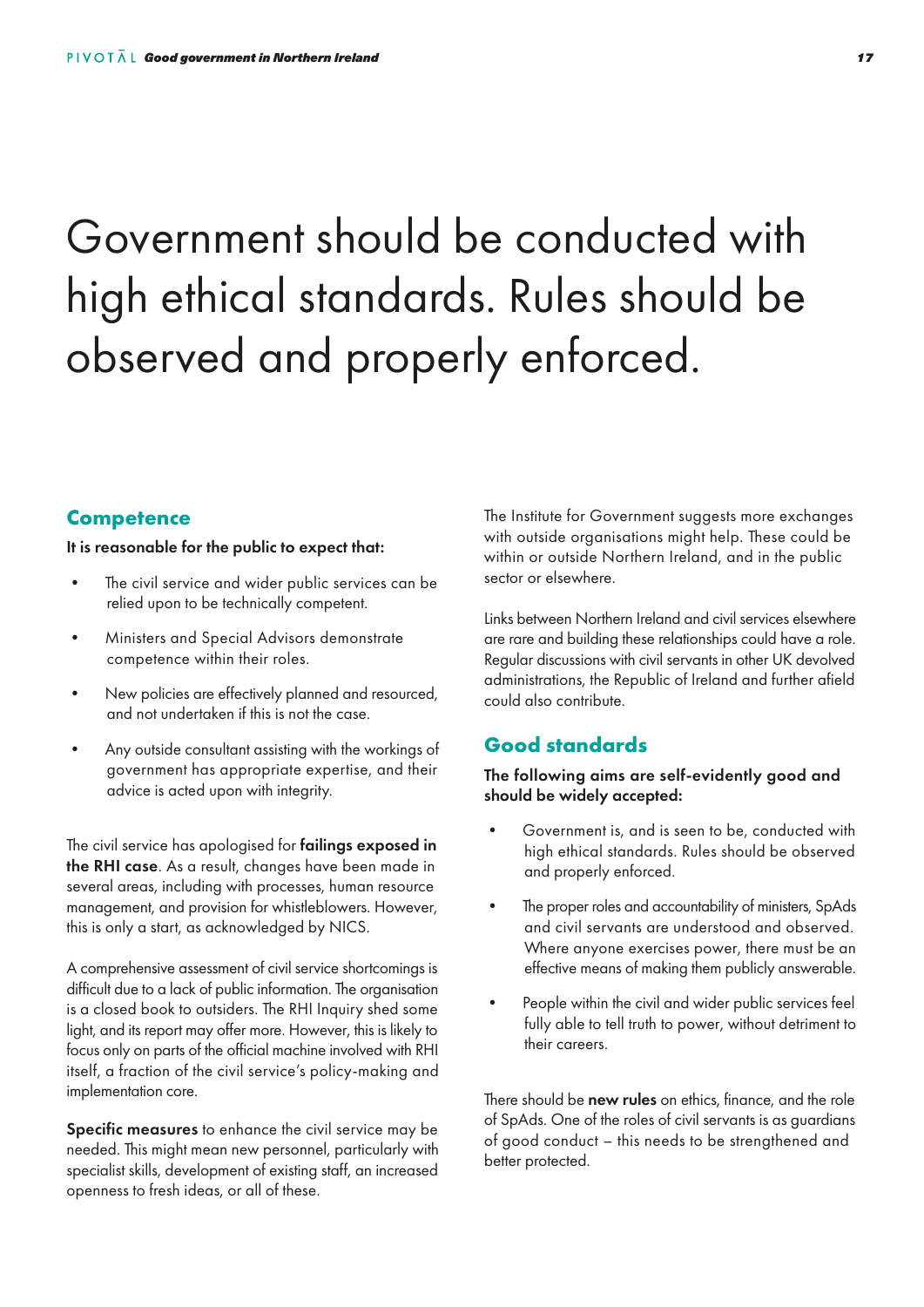

However, rules alone are insufficient. Proper enforcement is essential. There is clear evidence, including from RHI, that existing codes were ignored or circumvented. One solution could be a new watchdog with independent powers, a public advocate of good standards with appropriate transparency.

Any new arrangements cannot afford to be mere gestures. Whatever form the oversight takes it must be effective and constructive. It must be a robust resource for those in government seeking to do the right thing - in particular anyone fearing for their career if they speak up.

The Institute for Government suggests putting the NICS on a statutory basis with a formal duty to serve the public interest, rather than their departmental minister, and act as stewards of the longer term – drawing on plans currently before the New Zealand Parliament, involving a Public Service Commissioner to oversee the performance and integrity of the system.

### **The ten features of good government**

The shortcomings of government in Northern Ireland have been multifaceted. The underlying reasons are complex and intertwined, as shown by the analysis of this paper. However, we have identified ten crucial features leading to effective policies and public services.

#### A good government:

1. Works across departments with a common purpose, recognising the cross-cutting nature of many public policy challenges

2. Makes tough choices in the best interests of the public overall, rather than area or sector interests - particularly about public service rationalisation

3. Plans and delivers for the long-term, not just year to year

4. Focuses on delivery and improving outcomes, ensuring policy choices lead to real-life changes

5. Demands high levels of competence from ministers and civil servants

6. Demands high ethical standards from all involved, with proper enforcement of codes of conduct

7. Ensures proper scrutiny of government internally, and is welcoming of and helpful to external oversight

8. Is transparent about how decisions are made, and has clear accountability for those who make decisions

9. Engages effectively with groups and individuals outside government throughout the process of policy development (including with the public, academia, think tanks and interest groups)

10. Commits to achieving value for taxpayers' money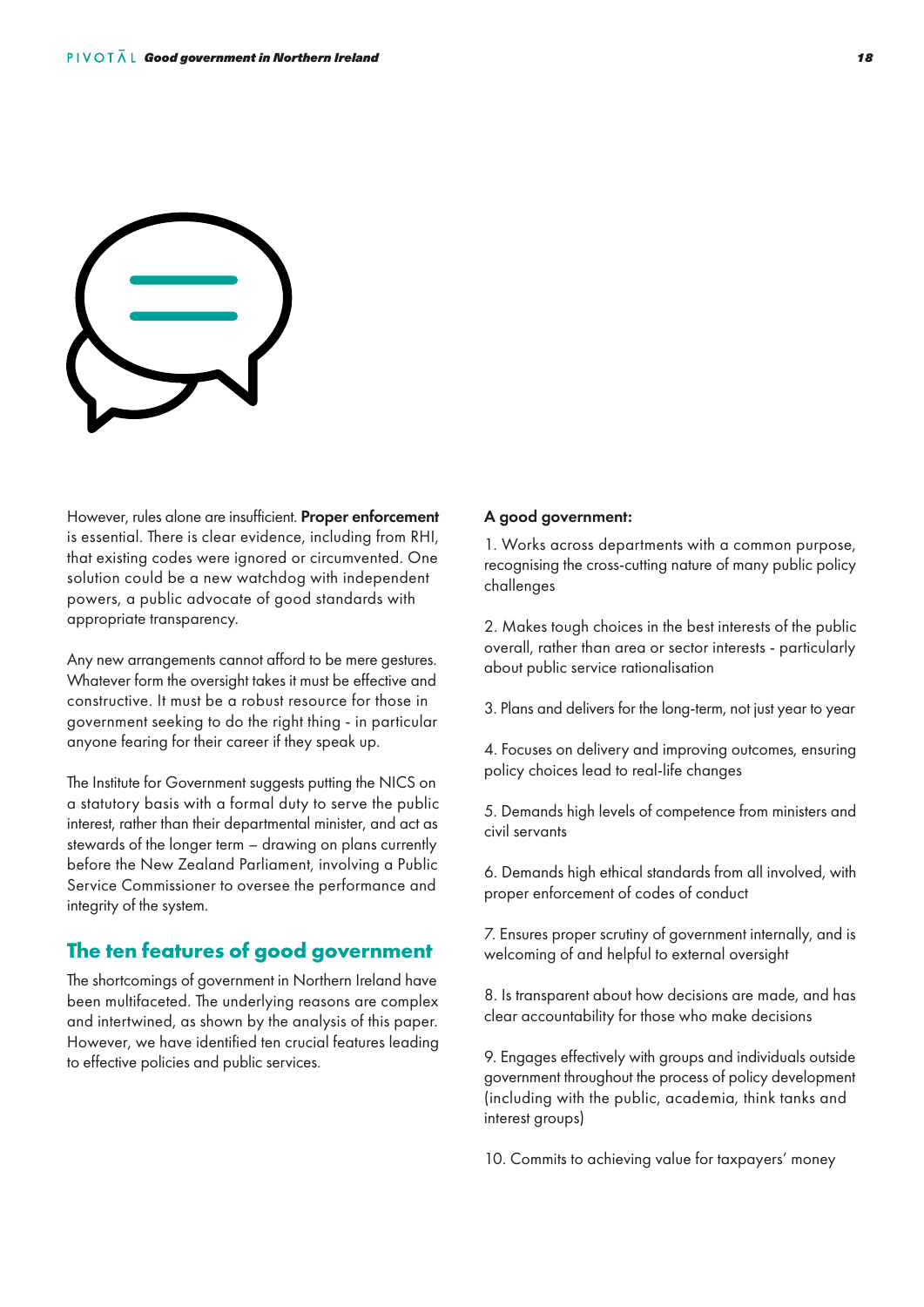# **New Decade, New Approach**

*New Decade, New Approach* offers a reboot of the Stormont institutions. It includes a large number of much-needed commitments on health and social care, education, infrastructure investment, climate change and other issues. The key will be how it is implemented.

*New Decade, New Approach* offers a reboot of the Stormont institutions. It includes a large number of much-needed commitments on health and social care, education, infrastructure investment, climate change and other issues. While some of these are about specific actions, many are commitments to develop policies or strategies over the coming months.

The deal is the product of political negotiation and civil service deliberation. There was no public discussion of its detail. Nevertheless, it came at a time when public frustration at the ongoing collapse of Stormont was growing. There was clear public pressure for the Assembly and Executive to get back to work. In its own way, this presents an opportunity.

How much does *New Decade New Approach* address the issues identified in this report about government in Northern Ireland?

### **Purpose and vision**

The Programme for Government represents a significant opportunity to improve policy design and delivery. If properly implemented, it could drive more cross-departmental working, ensure better policy making, and provide a clear focus on improving outcomes that matter to people in their day to day lives. Proper implementation of the PfG framework would represent huge progress towards addressing some of the difficulties that have held back past Executives.

NDNA acknowledges the need for long-term decision-making, even though much of its focus is on the immediate future. From 2021-22 the Executive will put in place multi-year budgets (minimum three years) where the UK Government has provided multi-year funding. This will enable better medium-term planning.

NDNA commits to a PfG that is a "shared and ambitious strategic vision for the future" to be developed through "citizen and community engagement and co-design".

The deal makes proposals on "Structured Civic Engagement". The Compact Civic Advisory Panel should be commissioned to consider one or two issues a year for civic engagement. These issues could be identified by the Executive, with the prospect of one Citizens' Assembly per year.

This commitment to external engagement is welcome, but it represents only a small contribution to policy making, with the Executive setting the terms. This cannot be the limit of enhanced civic engagement. There needs to be a serious willingness to involve people outside of government in policy development.

Another potentially important commitment in NDNA is for the establishment of an independent Fiscal Council, similar to the Office for Budget Responsibility in London, or the Scottish Fiscal Commission. It will provide an annual independent assessment of the Executive's revenue and spending plans, and will prepare an annual report on the sustainability of the Executive's finances.

Such an organisation is only of benefit if it pursues its purpose robustly – with credibility, expertise, and as a truly independent organisation, ready and able to engage in political debate more widely.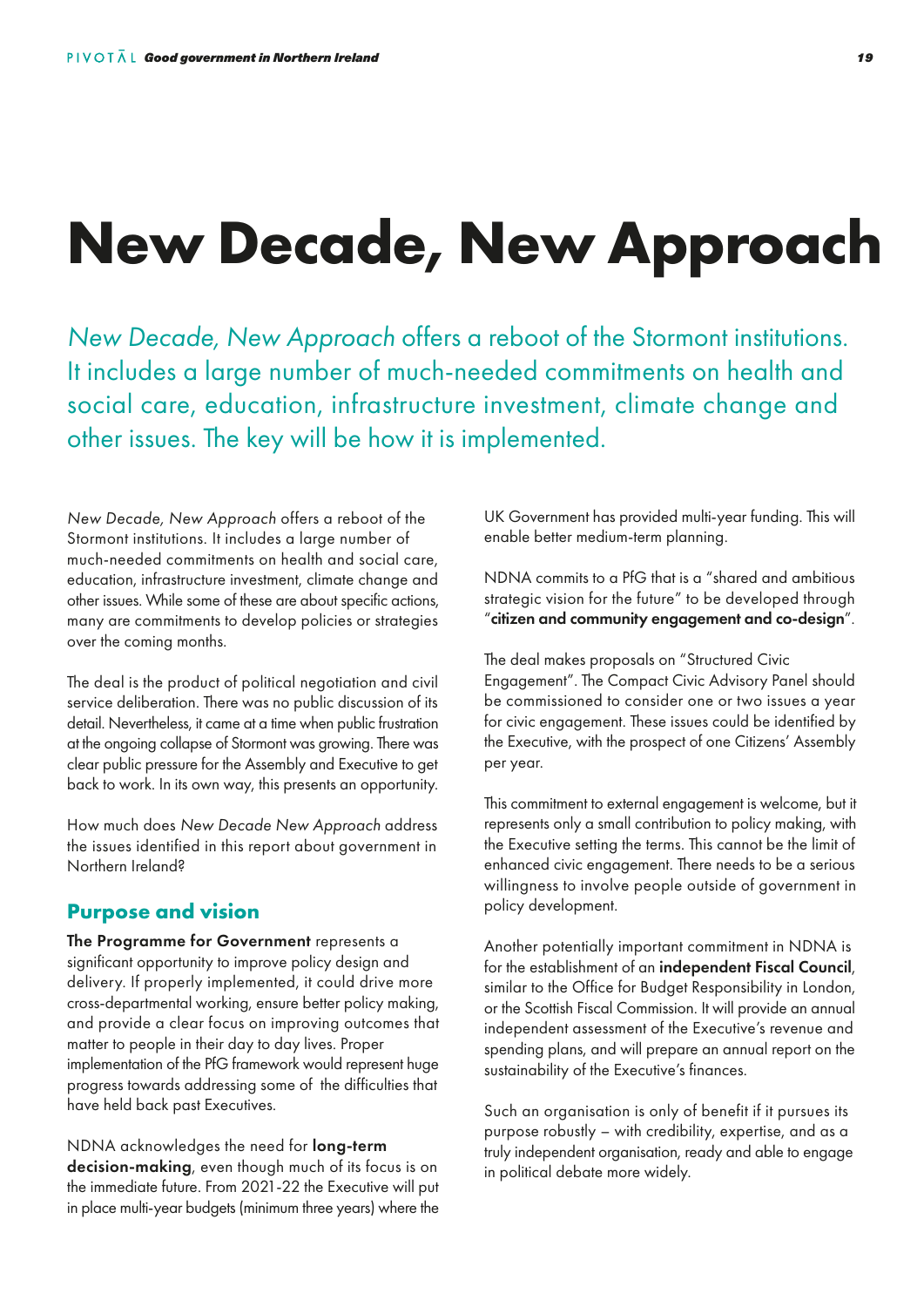## This commitment to external engagement is welcome, but it represents only a small contribution to policy making, with the Executive setting the terms.

NDNA makes clear the accountability of ministers to the Assembly, and the need for Assembly committees to be provided with the information they require. However, there is scant detail on increasing the Assembly's capacity for scrutiny and proactive policy development.

It mentions provisions for Opposition, which were not in the event taken up, and an Assembly Committee to oversee the PfG. The latter would only be effective if the committee system itself is strengthened to better meet its stated functions.

### **Competence**

There is little in NDNA about creating and maintaining competence. There is a brief statement that "there will be further reform of the Northern Ireland Civil Service", but with no detail of what this entails. There is to be a subcommittee of the Executive on RHI to look at proposed further reforms in the light of the Inquiry's report.

Any reforms decided entirely in house will be met with scepticism. External involvement is necessary in identifying problems and crafting solutions. Expertise from outside Northern Ireland should be involved, and should consider the lessons for the civil service, wider public services, and those outside government.

### **Good standards**

NDNA covers a lot of ground on building and maintaining good standards. This includes revising codes of conduct for official positions. Indeed, those on special advisers have been brought into effect already (with no public consultation, on grounds that they were needed immediately).

The deal also has an agreement to establish a "robust, independent enforcement mechanism to deal with breaches of the ministerial code and related documents". It sets out details about new Commissioners for Ministerial Standards. Three new commissioners will be appointed by the First Minister and deputy First Ministers. They will work with the Assembly Commissioner for Standards to investigate complaints about ministers. They will not investigate SpAds, although NDNA commits to increasing the responsibility of ministers for their special advisors.

Following complaints, the Commissioners will provide findings but will not recommend any sanctions. Those are for the Assembly to decide, including its Committee on Standards and Privileges, which will now include three independent lay representatives (as is already the case at Westminster).

Politicians and the Commissioners themselves will have to prove the adequacy and credibility of these arrangements. There is no direct oversight of SpAds in these arrangements, and consideration should be given to whether this is sufficient especially after the problems of unenforced rules seen in RHI. Furthermore, given they will be appointed by the main parties in the Executive, the three Commissioners' independence may be questioned. The Commission must show its independence and its ability to champion ethics and propriety in government, like the Committee on Standards in Public Life in London.

NDNA also seeks to create a more stable foundation for civil servants to speak their minds. There is no direct oversight of SpAds in these arrangements, and consideration should be given to whether this is sufficient especially after the problems of unenforced rules seen in RHI. This is undoubtedly right in principle, given that the importance of joined up government is recognised by everyone. But it is not clear what the practical implications of this will be.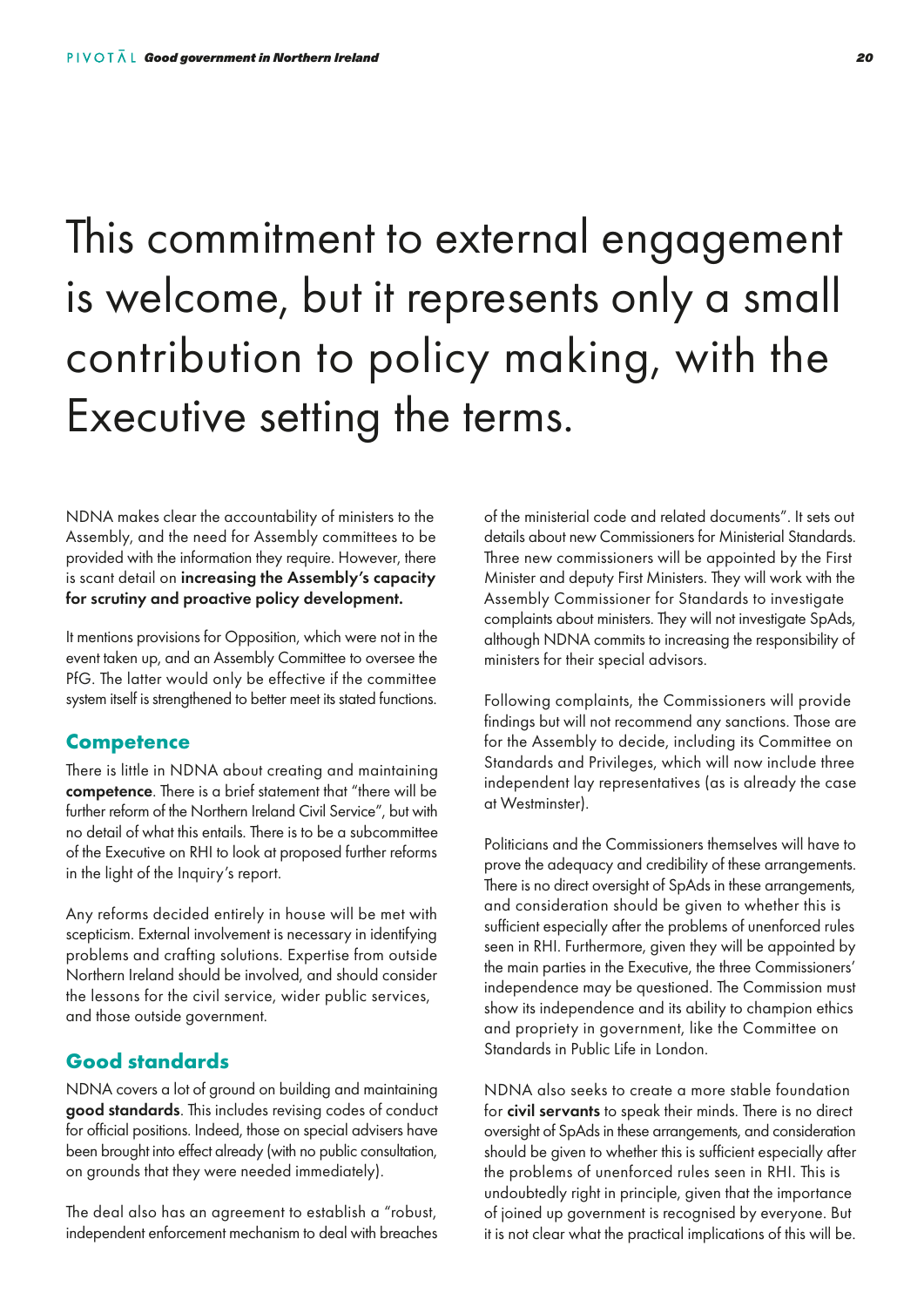

The UK Government has put in place a number of **funding** conditions aimed at increasing fiscal and budgetary sustainability in Northern Ireland's public finances.

As well as the independent Fiscal Council, there will be quarterly reviews by a new Joint Board chaired by the Secretary of State for Northern Ireland about how UK government funding provided for NDNA has been used. This Joint Board will look in particular at the transformation efforts in health, education, justice and education.

### **NDNA overall**

*New Decade, New Approach* makes important progress – or, rather, makes commitments to make progress – on some but not all of the issues that have held back good government.

**Purpose and vision** – NDNA commits the Executive to delivering a new PfG, which could lead to improved long-term planning and necessary collaboration between departments.

However this requires a huge change to how government works, amounting to a transformation of previous culture and behaviour. Similarly, difficult choices need to be embraced not avoided. And none of this will amount to anything without a non-stop pursuit of delivery of improved outcomes.

**Competence** – NDNA commitments here are limited in scope and clarity. More is needed.

**Standards** – the deal contains lots of commitments to rules and structures (and there are likely to be more after the RHI report). Many of these are welcome but, again, a culture change is required.

In the past there was limited cost for breaking rules or ignoring standards of conduct. Effective enforcement, including suitable disciplinary procedures, is vital.

The key will be in how NDNA is implemented. If done well, it could transform how government here works. Token efforts will not be sufficient, and neither will returning to Stormont's previous ways of working. *New Decade, New Approach* must be pursued seriously and in full.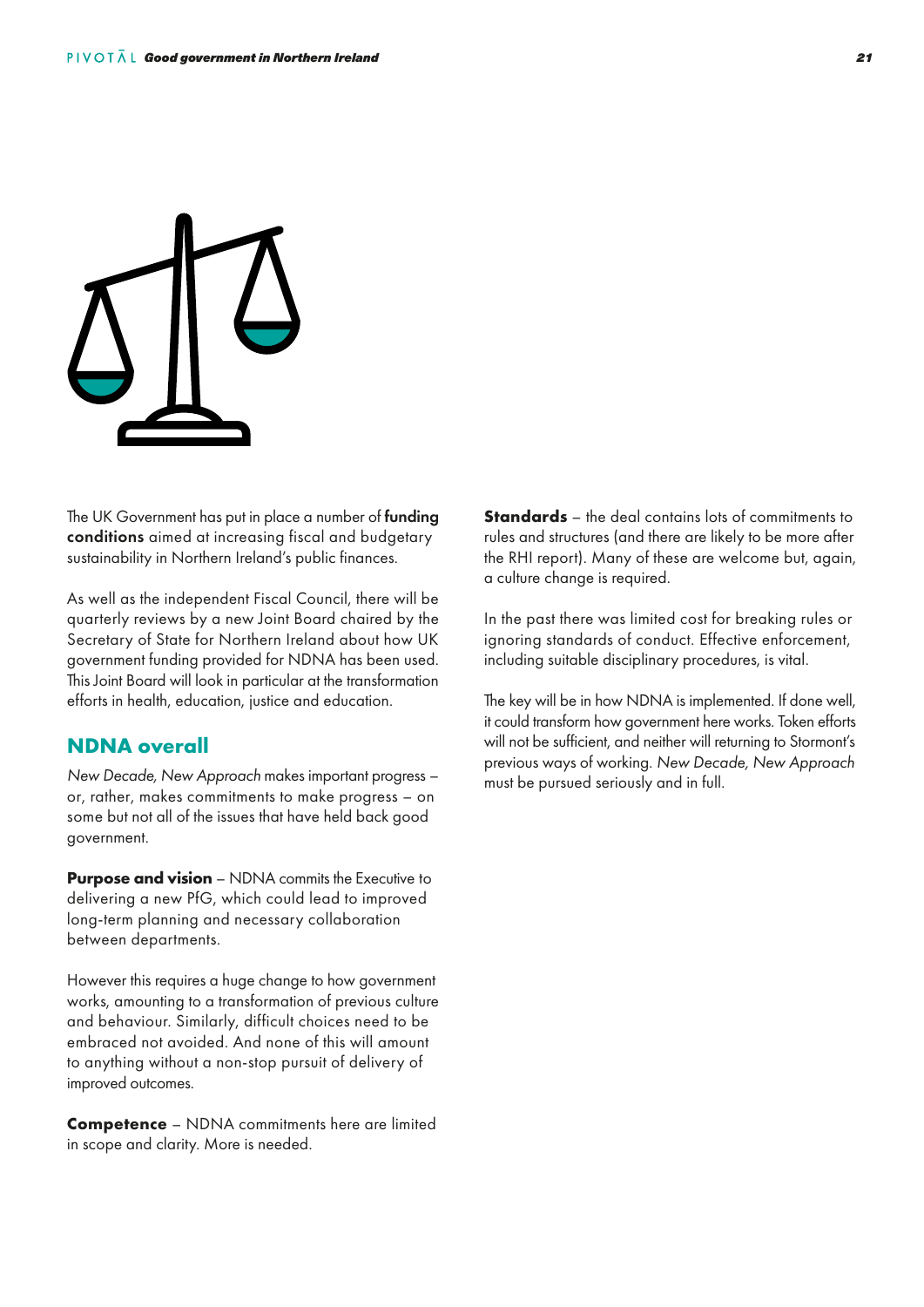# **Ten areas for action**

Based on the ten features of effective government, here is how the Executive, Assembly and civil service needs to act to improve government in Northern Ireland.



### **A common purpose**

The Executive must develop a sense of common purpose and shared vision. Genuine cross-department working (including shared budgets) is essential. If used well, the Programme for Government could be the tool to help drive this change in culture.



### **Makes tough choices**

The Executive should demonstrate an ability to make collective tough choices on critical issues like public service rationalisation, for example through genuine reform in health and social care and other public services.



### **Makes decisions for the long-term**

The Executive should commit to planning for the long-term. A new external body could provide advice on the development of the Programme for Government, including assessing whether its current plans put Northern Ireland on track for 5, 10 and 20 years from now.



### **A clear focus on delivering improved outcomes**

The Executive should show how it will plan, deliver and monitor departments' actions to ensure that Programme for Government commitments translate into real changes in people's lives.



### **High levels of competence**

The civil service must ensure that staff have sufficient expertise to make correct recommendations to ministers about policy development and delivery, and seek external support where they do not.



### **High ethical standards**

Ministers, Special Advisors and civil servants should adhere to rules set out in *New Decade New Approach*, with effective enforcement by new Commissioners for Ministerial Standards and the Assembly's Committee for Standards and Privileges.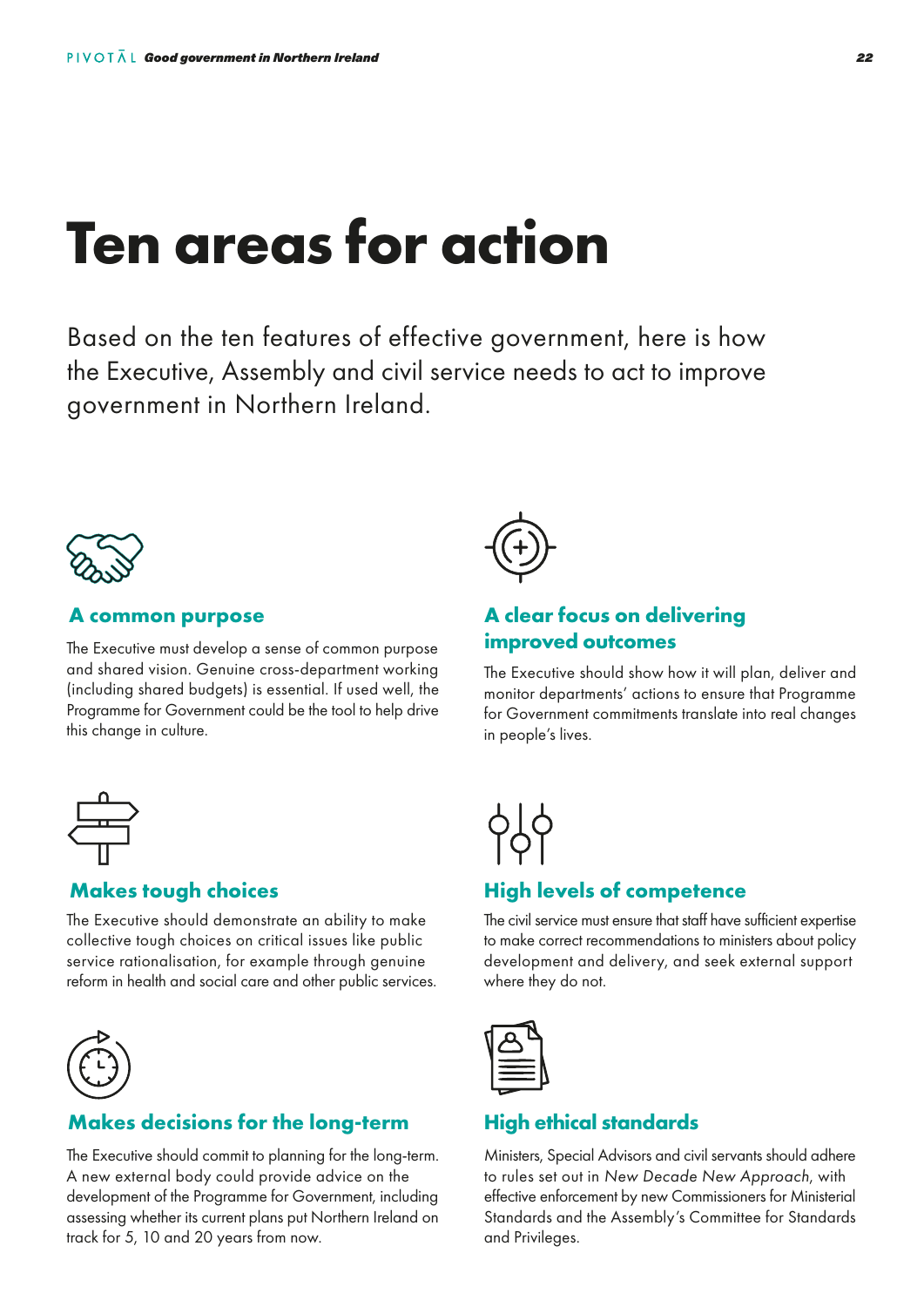# **Ten areas for action**

Based on the ten features of effective government, here is how the Executive, Assembly and civil service needs to act to improve government in Northern Ireland.



### **Proper scrutiny**

The Assembly and its committees should ensure more rigorous scrutiny of policy development and delivery. The Executive should provide all necessary information to committees.



### **Transparency and accountability**

Ministers, Special Advisors and civil servants should demonstrate how they made decisions and keep proper records.



### **Engagement of those outside government**

Academia, interest groups, think tanks and the public should be much more involved in public policy development and scrutiny. The Executive and civil service should enable this engagement by making information and opportunities available, for example in the development of the Programme for Government.



### **Commitment to value for money**

Executive and civil service should re-commit to ensuring value for money for all spending.